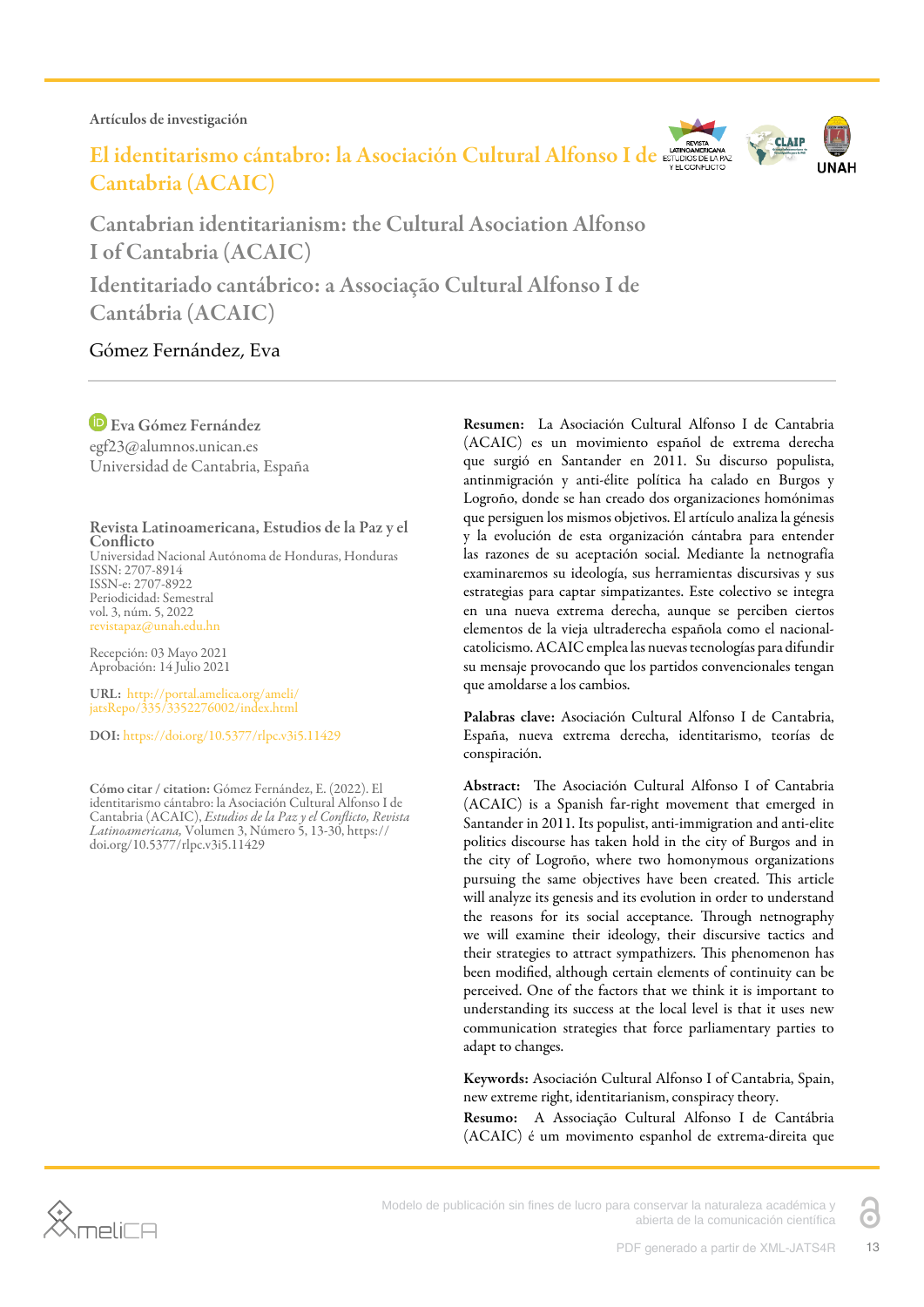surgiu em Santander em 2011. O seu discurso populista, anti-imigração e político anti-elite tomou forma em Burgos e Logroño, onde duas organizações homónimas foram criadas com os mesmos objectivos. Este artigo analisa a génese e a evolução desta organização cantábrica a fim de compreender as razões da sua aceitação social. Através da netnografia iremos examinar a sua ideologia, as suas ferramentas discursivas e as suas estratégias para atrair simpatizantes. Este grupo faz parte de uma nova extrema-direita, embora certos elementos da antiga ultradireita espanhola possam ser percebidos, tais como o nacionalcatolicismo. A ACAIC utiliza novas tecnologias para divulgar a sua mensagem, fazendo com que as partes convencionais se adaptem às mudanças.

Palavras-chave: Associação Cultural Alfonso I de Cantábria, Espanha, nova extrema-direita, identitarismo, teorias da conspiração.

#### Extended abstract

During the Francoism, the right-wing extremism stablished a narrative around several axes; the Hispanidad, an exacerbated Catholicism, the exclusionary notion of the anti-Spain, that is, the creation of an internal enemy that threatened the unity of the Spanish State as nationalisms and, finally, the mystification of the Crusade, term which symbolized the fight against communism and atheism during the Spanish Civil War. That national-Catholic discourse, with hardly any evolution, was maintained until the early eighties and, the extreme-right, after the death of the dictator Francisco Franco settled in three epicenters; Madrid, where the national-Catholic extreme right prevailed, Barcelona, where various tendencies that came from Europe converged (Italian neofascism and the Nouvelle Droite (ND) and, finally, Valencia, where a combative activism stood out [\(Casals, 2017\)](#page-13-0). Of all this currents, the Nouvelle Droite constituted, and continues to constitute, one of the main factors of the new radical right because it has addressed the cultural battle that previously dominated the political discourse of the left [\(Álvarez-Benavides y Jiménez Aguilar, 2020](#page-13-1)).

Since the right-wing extremism lost its only deputy in 1982, it has been considered one of the quintessential 'exceptions' in Europe along with Portugal, Ireland and Malta, but in 2018, after more than three decades, the far right burst into the Andalusian parliament with the political formation, Vox. Despite the marginality of this political spectrum in the parliamentary sphere, in local terms the 'platformist' experience had gained some popularity in several municipalities in Catalonia since 2011 with the political party Plataforma per Catalunya (PxC), which introduced elements of the radical populist right; populism, democratic appearance, welfare chauvinism and an anti-immigration discourse ([Casals, 2009\).](#page-13-2) Meanwhile, in other Autonomous Communities, various identity movements have been created, such as the Alfonso I Cultural Association of Cantabria (ACAIC), although the term "Cultural Association" is not new, as in the 1990s several organizations with this label had emerged in Barcelona and Valencia [\(Gil Pecharromán, 2019,](#page-14-0) [p. 210](#page-14-0)), the Alfonso I was the first to create three delegations of the same name, one in Cantabria, another in Aranda de Duero (Burgos) and, finally, another in Logroño.

### NOTAS DE AUTOR

Eva Gómez Fernández, graduada en Historia por la Universidad de Cantabria. Máster Interuniversitario en Historia Contemporánea cursado en la Universidad de Cantabria. Hizo una instancia de investigación durante tres meses en el Cañada Blanch Center for Contemporary Spanish Studies at the London School of Economics and Political Science (LSE). Desde el 2019 forma parte de la Academic Association for Contemporary European Studies (UACES). Sus líneas de investigación son la extrema derecha comparada, terrorismo, estudios culturales y los fenómenos identitarios de la nueva extrema derecha.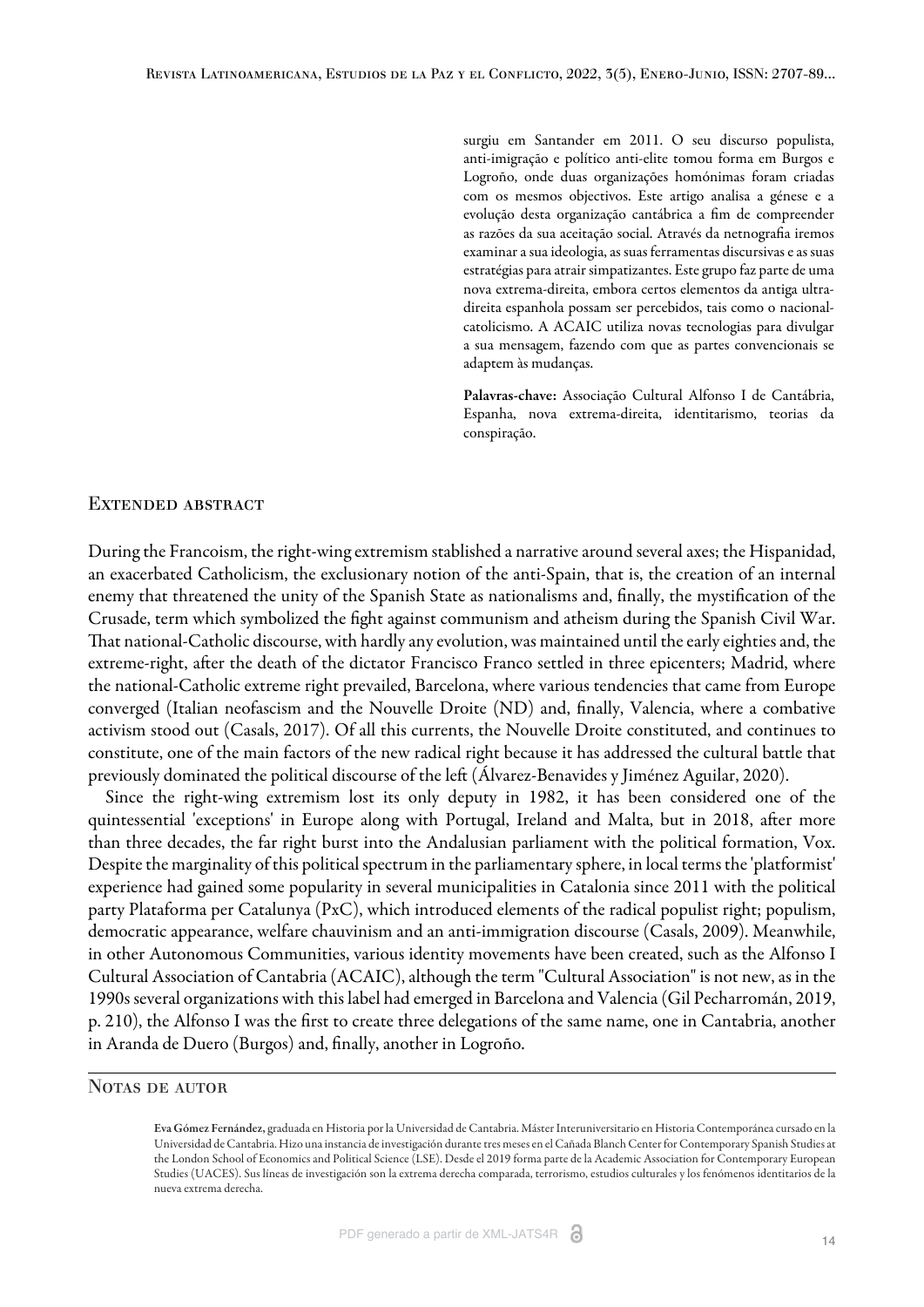This is an identiarian movement because it bases its discourse on four points [\(Wind, 2019, p.29](#page-14-1)). Also, it uses identity as an instrument of mobilization against an enemy that is either exogenous (ideals, thoughts or people) or endogenous (the conventional party system). Thirdly, it seeks to establish an "illiberal" democracy as Viktor Orbán has done in Hungary whose regime, although not a dictatorship sensu stricto, limits and restricts democratic freedoms [\(Mudde, 2020](#page-14-2)). Such a system rejects the liberal component of democracies that combines popular sovereignty and majority rule with minority right. Finally, identitarianism is characterized by its populist, anti-immigration and xenophobic component to exalt national sovereignty.

### Methodology

In order to carry out this research, we analyzed the netnography of the accounts of the Cultural Association Alfonso I of Cantabria on Twitter, Facebook, Instagram and its official website. This method, which has been used mainly to examine market research, is the only one we have because this type of collective does not use conventional platforms to make itself known, such as television or radio stations, which are managed by large corporations [\(Reyero Simón and Cordero Verdugo, 2020](#page-14-3)), but uses independent radio stations and digital platforms. Unlike other formations, it does not produce physical ideological material, with the exception of its Galerna, which is a newsletter that produces the same content on the Internet. The obstacles we have encountered, it is worth highlighting the existing academic vacuum and, on the other hand, the reluctance of the members of the collective to collaborate in the personal interviews we have proposed to them.

#### Ideology

Its political agenda focuses on three points.

### Nativism.

This ideology presents immigrants as a threat to the nation-state, whether through the flow of migrants or the introduction of foreign ideals such as communism or any religion other than Catholicism [\(Mudde,](#page-14-4) [2007\).](#page-14-4) Thus, it rejects multiculturalism because it is understood that it affects the true essence and richness of each culture, which lies precisely in the fact that it is its own and different ([AC Alfonso I\)](#page-14-5).

Its anti-immigration discourse is based on conspiracy theories such as the great replacement, which argues that in the future Europeans and their identity will be replaced by non-European citizens with diverse cultural identities [\(Zúquete, 2018\)](#page-14-6). This conspiracy ties in with the defense of the white ethno-state to stop the advance of multiculturalism [\(Minna Stern, 2019\).](#page-14-7) Finally, he rejects the European Union, but he is a Europeanist and, although there is no unanimous consensus on the objectives of a common European project, his vision, we believe, corresponds to a project that would unite several identities that have their particularities, i.e. language, culture and traditional values.

### Ultra-nationalist and exclusionary discourse.

They have used the Reconquista as a propaganda device to equate the natives with Christians and the refugees, most of whom profess Islam, with Muslims. Despite the fact that their narrative has the notion of Hispanicity as a central element, they have disassociated themselves from Francoism, but they praise the coup plotters during the Civil War ([AC Alfonso I, 29/01/2015\)](#page-15-0). We believe that it has moved away from the "extreme right" label in order to whiten its image, to enter the democratic game, albeit by distancing itself from the parliamentary sphere and the party system, and to enjoy greater credibility among its members. This has had an effect because their anti-parliamentary, ultra-nationalist and populist discourse has struck a chord with uninformed young people who do not know how to codify ultra-right symbols.

They have framed themselves in the Third Position, which is why they constantly defend the socio-political struggles of the third world. This can be seen in their anti-Zionist propaganda claiming that the state of Israel plans to dominate Western civilisation [\(FBI, 2019, pp.1-15](#page-14-8)).

#### Anti elite politics

This tendency has led them to denounce the constitutional regime of 1978 and to accept anti-democratic elements such as suspending certain articles of the legal text or suppressing the feminist movement.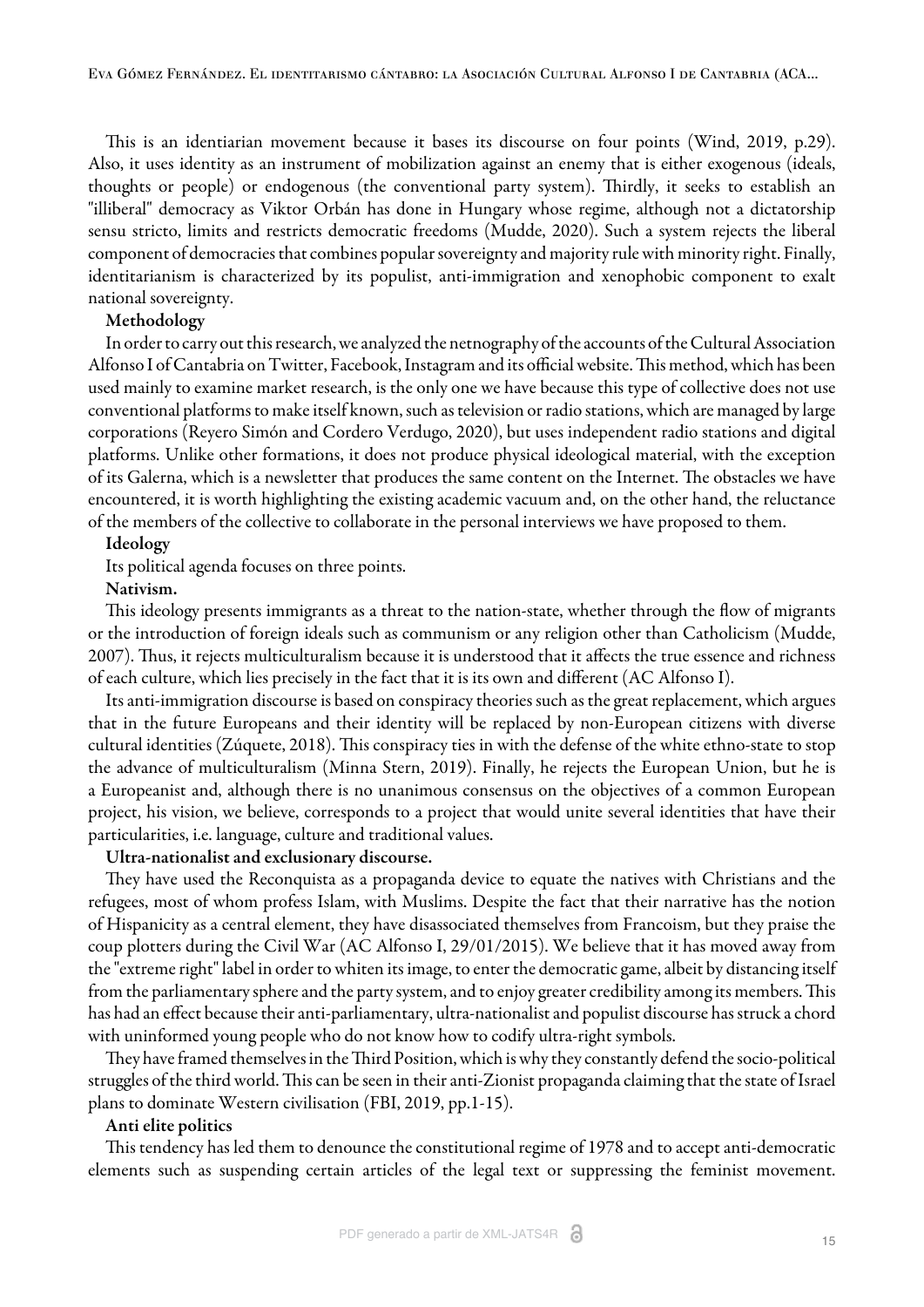Feminism has gained importance in their political agenda in the last biennium with the appearance of nonsexist language because they interpret it as a gender ideology that deviates from tradition ([AC Alfonso I,](#page-16-0) [08/03/2019](#page-16-0)). In this sense, the organization's anti-feminism feeds back into the defense of the traditional family, as well as accusing the hegemonic feminist movement of relegating white men to a marginal plane. Under this premise, it advocates the implementation of an illiberal democracy, with clear authoritarian pretensions, in order to suppress social demonstrations.

#### Mobilization strategies

It uses various recruitment strategies, from the production of customised lotteries to the sale of T-shirts with ultra-nationalist, warmongering and even rebellion-boosting slogans. However, the three main ones are:

Firstly, the meta-political workshops in which politicians from far-right parties of España 2000, Somatemps or CasaPound Italia, linked to historical fascism, are given a voice, where anti-Spain is debated and conspiracy theories are fed, such as the Great Replacement which argues that in the future Europeans and their identity will be replaced by non-European citizens with diverse cultural identities [\(Zúquete, 2018](#page-14-6)) or the New World Order which argues that the elite not only control governments, but also the media, as well as the monetary system ([FBI, 2019, p. 8](#page-14-8)). Secondly, anti-communist or, according to these associations, patriotic rock music. Generally, these musical events closed the pseudo-intellectual workshops, which were also accompanied by feasts with national gastronomy [\(AC Alfonso I, 01/10/2018](#page-16-1)). Finally, there were the summer camps where participants took part in sports and training activities [\(@ACAlfonso, 18/06/2021](#page-16-2)).

### Results

The Alfonso I Cultural Association is an identitarian group that carries out its political action in the municipal sphere and, since its genesis in 2011, has remained outside the parliamentary spectrum. Its ideological elements incorporate archaic elements of the Spanish far right, but also notions of the French far right, dominant in terms of the cultural battle, Italian neo-fascism and, finally, populism. Finally, it lacks a strong leadership, but the leader has an inherent magnetism that manages to seduce the most manipulable militants around him. With these artifices, it has fashioned a national enemy in the form of the plutocratic and globalist political elite that, in its opinion, harms the Spanish people.

## 1. INTRODUCCIÓN

Durante la dictadura franquista, la ultraderecha vertebró un relato en torno a varios ejes; la Hispanidad, un catolicismo exacerbado, la noción excluyente de la anti-España, es decir, la creación de un enemigo interno que amenazaba la unidad del Estado español como los nacionalismos periféricos y, finalmente, la mitificación de la Cruzada, término con el que se designó a la contienda fratricida acaecida entre 1936 y 1939, que simbolizaba la lucha contra el comunismo y el ateísmo. Ese discurso nacional-católico, sin apenas evolución, se mantuvo hasta inicios de los años ochenta y, la ultraderecha, tras la muerte del dictador Francisco Franco se asentó en tres epicentros; Madrid, donde imperó la extrema derecha nacional-católica, Barcelona, donde confluyeron diversas tendencias que provenían de Europa (el neofascismo italiano y la *Nouvelle Droite* (ND) o Nueva Derecha francesa) y, por último, Valencia, donde destacó un activismo combativo [\(Casals, 2017\)](#page-13-0). De todas las vertientes de la ultraderecha que se desarrollaron a nivel internacional, la Nueva Derecha constituyó, y sigue constituyendo, uno de los factores principales de la nueva derecha radical [\(Álvarez-Benavides y](#page-13-1) [Jiménez Aguilar, 2020\)](#page-13-1).

En España desde que, en 1982, la extrema derecha perdió a su único diputado, se ha considerado una de las "excepciones" por antonomasia de Europa junto con Portugal, Irlanda y Malta, pero, en 2018, tras más de tres décadas, la ultraderecha irrumpió en el parlamento andaluz con la formación política, Vox. A pesar de la marginalidad de ese espectro político en la esfera parlamentaria, en términos locales había obtenido cierta popularidad la experiencia "plataformista" en varios municipios de Cataluña desde 2011 con el partido político Plataforma per Catalunya (PxC) que introdujo elementos de la derecha radical populista;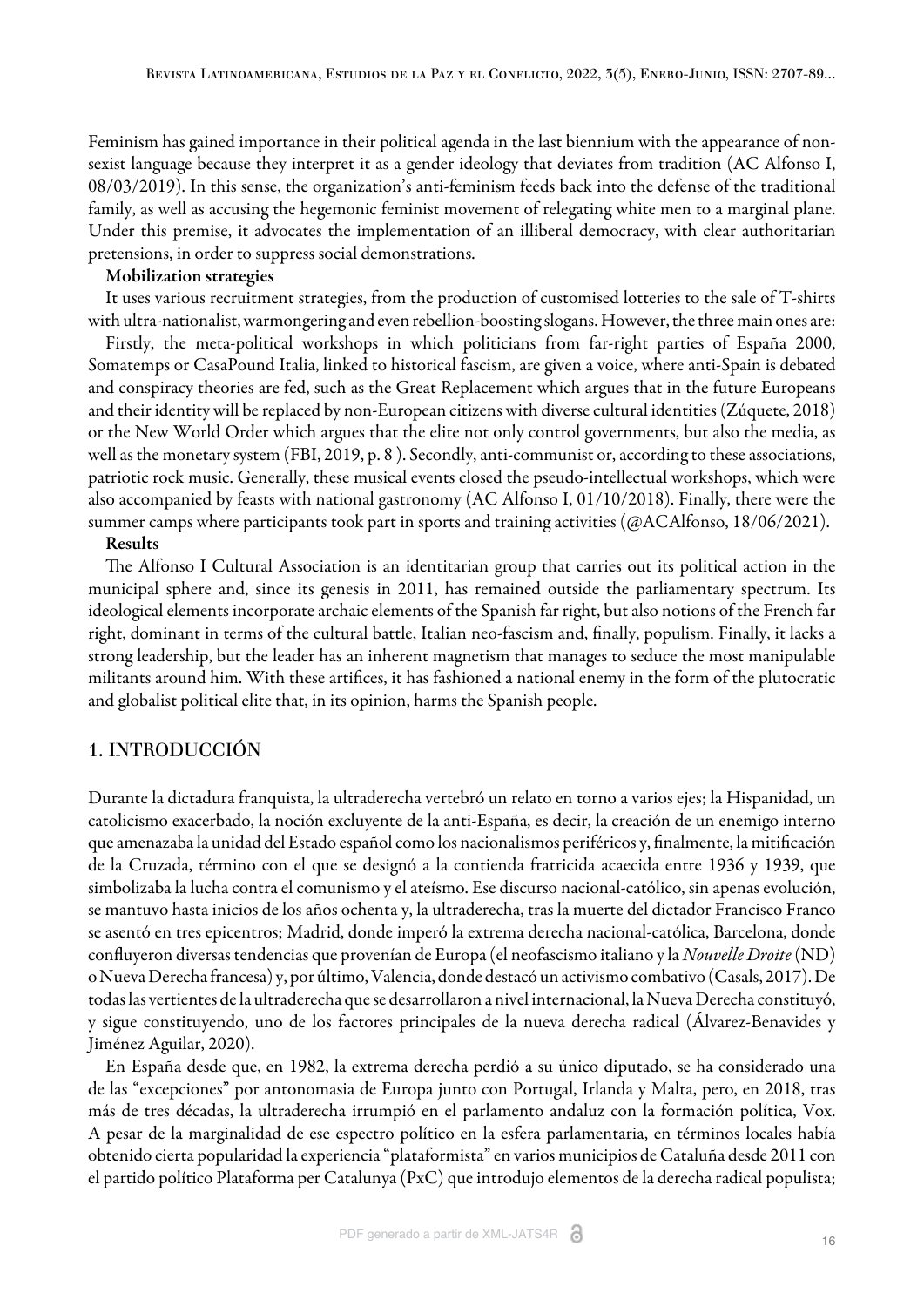populismo, apariencia democrática, chauvinismo de bienestar y un discurso antinmigración que favorece a los autóctonos [\(Casals, 2009\)](#page-13-2). Por su parte, en otras Comunidades Autónomas se han creado diversos movimientos identitarios entre los que cabe destacar Hogar Social Madrid (HSM) ([Álvarez-Benavides y](#page-13-1) [Jiménez Aguilar, 2020](#page-13-1)) o la Asociación Cultural Alfonso I de Cantabria (ACAIC), a partir de ahora la Alfonso I, que será la que analizaremos en estas páginas.

El término "Asociación Cultural" no es novedoso pues en los años noventa habían surgido varias organizaciones con ese rótulo en la Ciudad Condal y en Valencia [\(Gil Pecharromán, 2019: 210\)](#page-14-0), pero la Alfonso I ha sido la primera que ha creado tres delegaciones homónimas, una en Cantabria, otra en Aranda de Duero (Burgos) y, finalmente, otra en Logroño. Desde nuestra perspectiva ACAIC es un grupo identitario porque representa los rasgos que perfiló Marlene Wind. En primer lugar, exalta políticas identitarias que legitiman la cultura y la identidad nacional [\(Wind, 2019, p. 29\)](#page-14-1). También, usa la identidad como un instrumento de movilización contra un enemigo ya sea exógeno (ideales, pensamientos o personas), ya sea endógeno (el sistema de partidos convencionales). En tercer lugar, pretende establecer una democracia "iliberal" como ha hecho Viktor Orbán en Hungría cuyo régimen, pese a no ser una dictadura sensu stricto, limita y restringe las libertades democráticas ([Mudde, 2020\)](#page-14-2). Ese sistema rechaza el componente liberal de las democracias que combina la soberanía popular y el gobierno mayoritario con los derechos de las minorías, un Estado de derecho y la separación de poderes. Finalmente, el identitarismo de ultraderecha se caracteriza por su componente populista, antinmigración y xenófobo para enaltecer la soberanía nacional.

Antes de explicar las motivaciones, así como características de la Alfonso I, es necesario incidir que esta y otras agrupaciones de esa índole surgieron como consecuencia de la crisis económica del 2008, la fragilidad del sistema democrático, la crisis de partidos y la crisis migratoria de 2015, más conocida como la crisis de los refugiados. Esa desafección por el sistema vigente le ha valido para presentarse como un movimiento anti-élite política que rechaza el parlamentarismo porque entiende que los partidos políticos representan a la élite y no al pueblo ([McDonnell y Werner, 2019](#page-14-9)). Además, al contrario que los partidos parlamentarios, en su agenda política ofrece respuestas simples a problemas complejos, especialmente en estos tiempos de incertidumbre avivados por la pandemia Covid-19, donde la ciudadanía busca la seguridad y la protección ante los contratiempos cotidianos [\(Traverso, 2019\)](#page-14-10).

Para llevar a cabo esta investigación, se ha analizado la netnografia de las cuentas de la Asociación Cultural Alfonso I de Cantabria de Twitter, Facebook, Instagram y de su página web oficial. Hemos escogido esta técnica que analiza sus redes sociales porque esas herramientas digitales constituyen una parte sustancial del activismo del siglo XXI, ya sea con la convocación de manifestaciones o mediante el ciberactivismo. Este método, que se ha empleado fundamentalmente para examinar los estudios de mercado, es el único con el que contamos porque este tipo de colectivos no usa las plataformas convencionales para darse a conocer como la televisión o las emisoras de radio que están gestionadas por grandes corporaciones [\(Reyero Simón y Cordero](#page-14-3) [Verdugo, 2020](#page-14-3)), sino que emplea cadenas de radio independientes y las plataformas digitales. Por otro lado, al contrario que otras formaciones, no produce material ideológico en físico, a excepción de su *Galerna*, que es un boletín donde se deja constancia de lo mismo que postea en Internet.

En lo que respecta a los obstáculos que nos hemos encontrado para elaborar este artículo son, de un lado, el vacío académico existente sobre esta asociación pues solo disponemos de un reportaje bastante ideologizado que realizó el programa "Equipo de Investigación" de la cadena de televisión La Sexta en 2017 bajo el título, *Alianza Ultra* en el que aparecían diversos movimientos españoles que presentaban un perfil similar a la organización cántabra. Ese año Joan Ramón Caballero Casas analizó la simbología tanto de grupos de extrema izquierda como de extrema derecha, así como una alusión que hizo el político Miguel Urbán a la organización [\(Urbán, 2019](#page-14-11)) y, de otro lado, los reparos que tienen los miembros del colectivo para colaborar en las entrevistas personales que les hemos propuesto.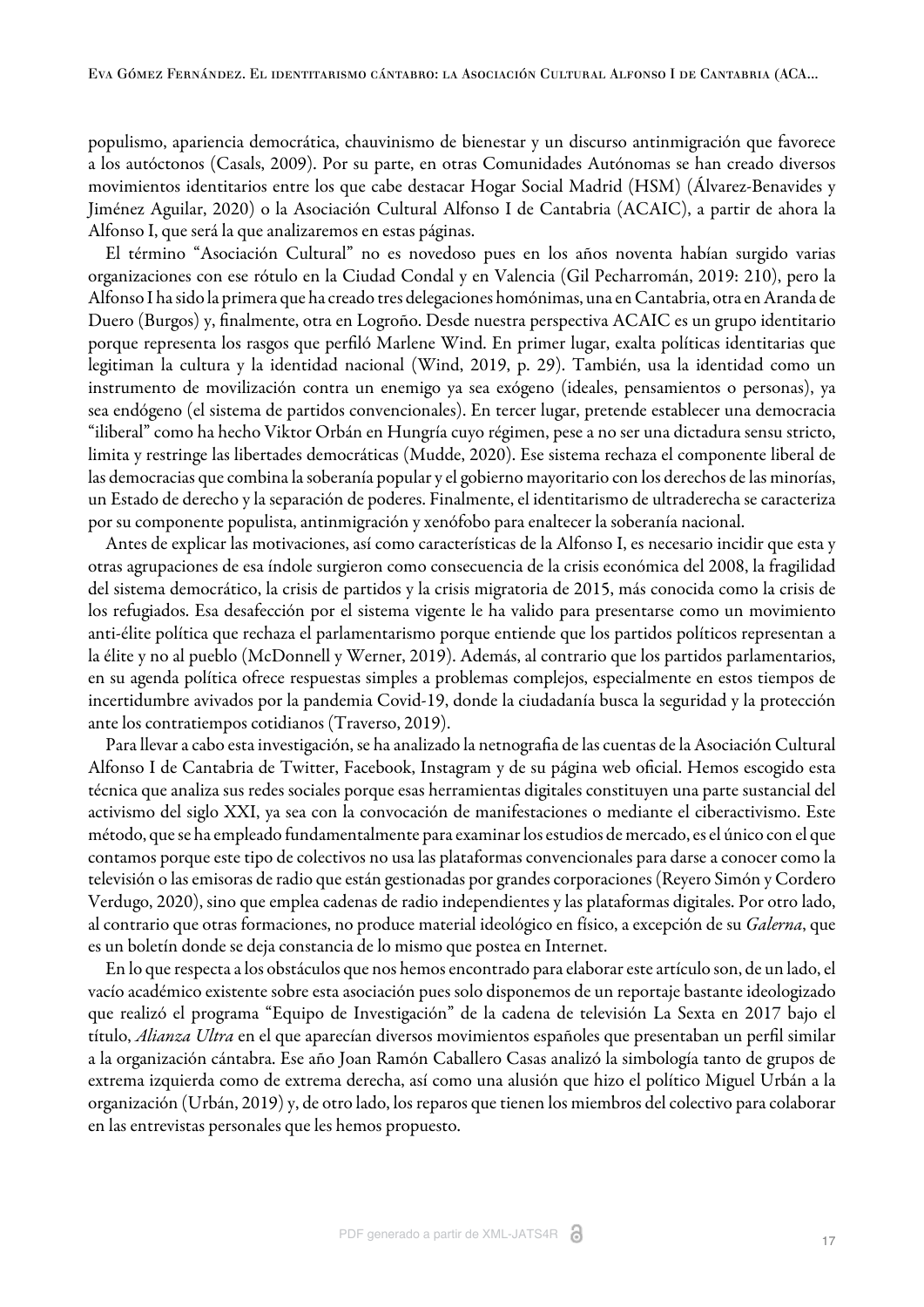## 2. IDEOLOGÍA

El Frente Nacional Español (FNE) fue un partido político de extrema derecha que, desde su creación en 2006, compitió con el resto de formaciones políticas en el marco local. En 2011, cuando se celebraron elecciones municipales, no obtuvo buenos resultados y se diluyó. Ese año, Sinforiano Bezanilla Bolado y Pedro Santos Martínez Alba ([BOC, 2011, p. 5\)](#page-13-3), que habían encabezado la lista para las elecciones al Parlamento de Cantabria con esa alternativa frentista, impulsaron un movimiento social conocido como Asociación Cultural Alfonso I de Cantabria que se presentó como un baluarte contra el sistema de partidos ([Calle, 2021](#page-13-4)). El colectivo obtuvo popularidad a partir de 2016 cuando programó distintas recogidas de alimentos bajo el eslogan *Prioridad nacional* que iban destinados a las familias españolas que estaban afrontando un mal momento como consecuencia de la crisis económica. Desde su fundación hasta la actualidad los dirigentes han traspasado la sede a tres locales distintos dado el incremento de sus miembros. Actualmente, está ubicada en el barrio santanderino de Cazoña.

Dicho esto, hay tres aspectos ideológicos que predominan en su agenda política; el nativismo, un discurso ultranacionalista, así como excluyente y una crítica a las élites del sistema. Ahora bien, desde hace unos meses, con las políticas feministas del gobierno de coalición progresista conformado por el Partido Socialista Obrero Español (PSOE) - Unidas-Podemos (UP), ha criticado las corrientes hegemónicas del feminismo.

# 2.1 El nativismo

Esta ideología presenta a los inmigrantes como una amenaza para el Estado-Nación ya sea con el flujo migratorio o con la implantación de ideales extranjeros como el comunismo o cualquiera religión que no sea la católica [\(Mudde, 2007](#page-14-4)). Su pensamiento, marcadamente xenófobo, ha reemplazado el racismo biológico clásico del nacional-socialismo por el etnoculturalismo procedente de la *Nouvelle Droite* ([Sanromán, 2008,](#page-14-12) [pp. 212-221\)](#page-14-12). Así, se ha recuperado la cosmovisión töniesiana que enfrentaba a la comunidad (*Gemeinscha*) y a la sociedad (*Gessellscha*) en aras de mantener las tradiciones y las costumbres de un territorio determinado. Este planteamiento ahonda sus raíces en el movimiento nacionalista del *völkisch*<sup>[1](#page-16-3)</sup> germano. Así, en los "Puntos de Defensa" la Alfonso I rechaza la multiculturalidad porque se entiende que *afecta a la verdadera esencia y riqueza de cada cultura, que recae precisamente en que sea propia y diferente* [\(AC Alfonso I](#page-14-5)). Esto no deja de formar parte de un relato que hace hincapié en la diferenciación cultural [\(Sanromán, 2008,](#page-14-12) [pp. 215-216\)](#page-14-12).

En segundo lugar, al igual que hiciera Hogar Social Madrid, ha remarcado que está en contra de los "refugiados económicos" no de las migraciones. Según esta perspectiva, los inmigrantes, que son predominante musulmanes, tienen un objetivo dual, en primer lugar, acabar con el estado de bienestar español y, en segundo lugar, importar el islam entendido como una religión de conquista ([AC Alfonso I,](#page-15-1) [23/08/2017](#page-15-1)). Este discurso antinmigración no es un elemento novedoso pues, a parte de estar ligado al nacional-populismo francés con partidos como el *Front National* (FN) de Jean-Marie Le Pen, se sustenta en teorías de la conspiración como el gran reemplazo, que defiende que en un futuro los europeos y su identidad se sustituirán por ciudadanos no europeos con identidades culturales diversas [\(Zúquete, 2018](#page-14-6)). De este modo, la migración se presenta como una amenaza para la cultura nacional por lo que se da a entender que la globalización impulsa una sociedad multirracial en detrimento de la homogeneidad étnica [\(Froillo, Castelli,](#page-14-13) [Bulli y Albanese, 2020\).](#page-14-13) Esa teoría entronca con la defensa del etnoestado blanco que ha descrito [Alexandra](#page-14-7) [Minna Stern \(2019, pp. 51-69\)](#page-14-7) como la herramienta mediante la cual los supremacistas blancos pretenden acabar con el multiculturalismo y, de otro lado, volver a la vida comunal preindustrial. Además, desde el atentado terrorista el 11 de septiembre de 2001, el sentimiento antimusulmán se hizo más latente en los grupos ultraderechistas hasta que se agudizó con el terrorismo yihadista de los años posteriores ([Ebner, 2017](#page-14-14)).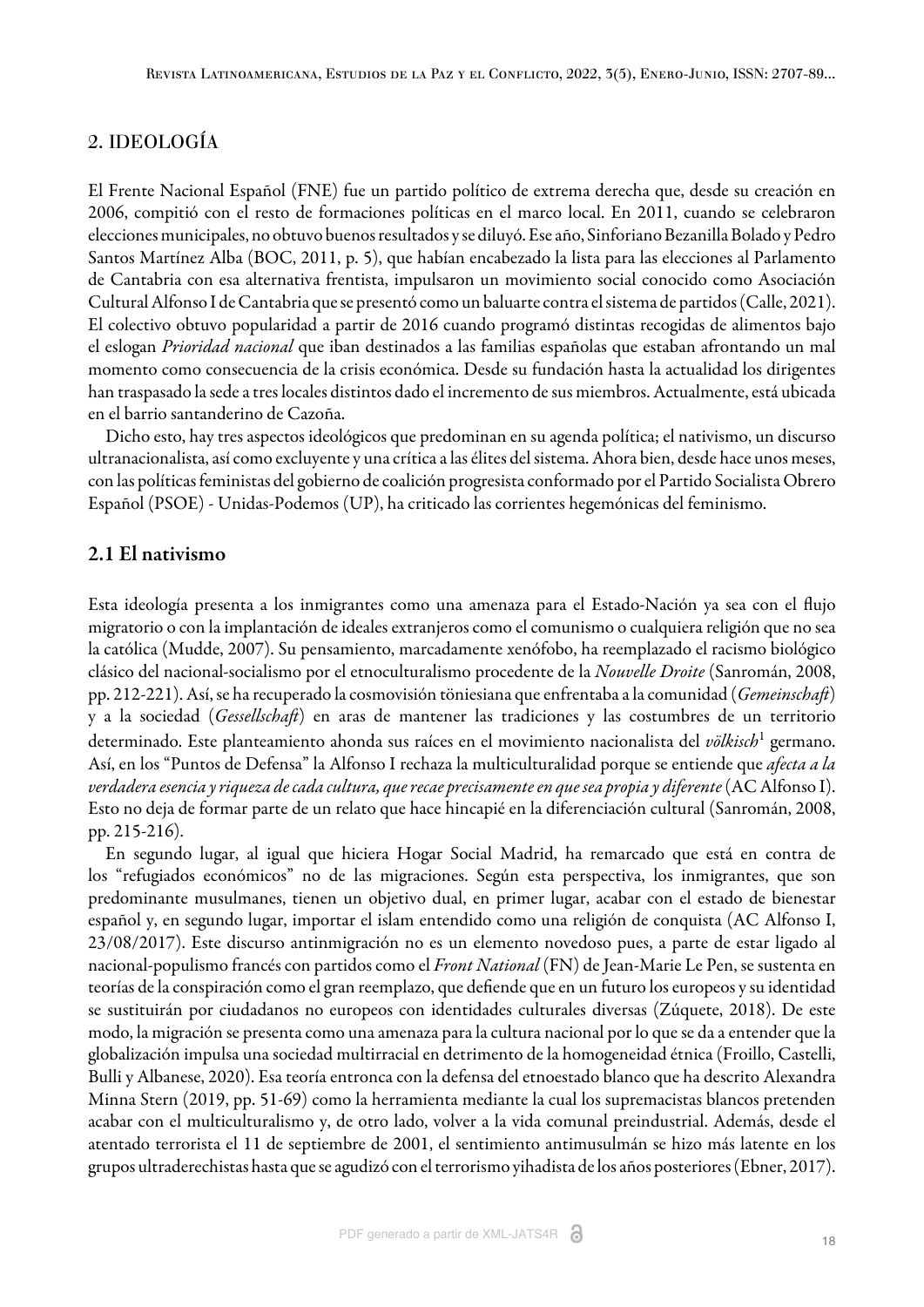En ese sentido, acusó a los medios de prensa de minimizar los atentados terroristas perpetrados por el Estado Islámico. Para el colectivo, el yihadismo es sinónimo de inmigración por lo que popularizaron los hashtags en sus redes sociales de #papelesparatodos, #refugeeswelcome, #fronterasabiertas o #NoEnMiNombre para alertar a la población de la llegada masiva de inmigrante. Para ofrecer una solución al programa migratorio, en 2017 firmó un manifiesto con los colectivos Acción Social Cádiz, Centro Social y Nacional de Salamanca, Iberia Cruor de Jaén, Málaga 1487 y Lo Nuestro bajo el lema *prioridad nacional* con el objeto de defender cuatro puntos; la soberanía nacional, la pervivencia de los valores tradicionales, la justicia social y la preferencia nacional ([Torrús, 2017](#page-14-15)). En esta hermandad identitaria, para desmarcarse de la izquierda y de la derecha, así como del comunismo y del capitalismo, se presentó como una asociación social-patriótica que se encuadraba en una tercera posición y, por este motivo, se solidariza con las luchas socio-políticas del tercer mundo que buscan liberarse de la presión estadounidense e israelí [\(Griffin, 2016\)](#page-14-16). Así, en su centro social ha organizado talleres en los que explica el conflicto armado entre Palestina e Israel [\(AC Alfonso I, 23/06/2013\)](#page-15-2). Siguiendo esta postura, en su Instagram ha posteado la icónica consigna *Make (Siria) Great Again,* que deriva del eslogan *Make America Great Again*, que popularizó Ronald Reagan en los años ochenta y que asumió Donald Trump en 2016 durante su campaña electoral y que, en la actualidad, es la marca oficial de la *alt-right* estadounidense ([@alfonsoicantabria, 30/08/2017](#page-16-4)).

En tercer lugar, aunque la Alfonso I beba de la *Nouvelle Droite,* no implica que comparta todas sus nociones. La *Nouvelle Droite* es neopagana porque entiende que el catolicismo deriva del judaísmo [\(Bar-](#page-13-5)[On, 2011\)](#page-13-5) y, en Francia al igual que en muchos países, el antisemitismo ha sido un pilar de la ultraderecha ([Traverso, 2019\)](#page-14-10). Por el contrario, la Alfonso I, aunque no se ha presentado como defensora a ultranza del catolicismo, ha asistido a actos organizados por sectores ultracatólicos como Defensa de los Valores Católicos en Enseñanza (ADVE) que, en 2018, propuso que el catolicismo debería ser una materia obligatoria hasta segundo de Bachillerato ([AC Alfonso I, 03/11/2017](#page-15-3)) al igual que replicó a Okuda, un artista urbano cántabro, que viajara a Marruecos para customizar una iglesia cristiana bajo el argumento de que en ese país los musulmanes habían perseguido fervientemente a los cristianos [\(Asociación Cultural Alfonso I,](#page-16-5) [27/08/2020](#page-16-5)). Esto se debe a que el catolicismo ha sido uno de los puntos neurálgicos de la extrema derecha española y, por ello, se toman elementos de la mística nacionalista que rememoran hazañas de los episodios históricos que exaltó la historiografía franquista durante la dictadura. Esa tendencia nacional-católica sigue imperando en las nuevas agrupaciones de ultraderecha.

Finalmente, es un movimiento euroescéptico que rechaza a la Unión Europea porque considera que ejerce demasiada presión sobre los países europeos que más sufrieron los efectos de la crisis económica del 2008; Portugal, Italia, Irlanda, Grecia y España ([AC Alfonso I, 27/12/2012\)](#page-15-4). Esa posición la han adoptado varios partidos políticos de la derecha radical populista como Democracia Nacional o el Frente Nacional francés, pero muchas organizaciones euroescépticas apelan a la cooperación de países europeos, aunque no existe un ideal común europeo [\(Mudde, 2007\).](#page-14-4) Aunque no haya un consenso unánime sobre el rumbo y los objetivos de un proyecto europeo común, creemos que su visión correspondería a una Europa de las Etnias, es decir, la unión de varias identidades que tuvieran sus particularidades, es decir, lengua, idioma, cultura y costumbres, pero que tuvieran como nexo conector el cristianismo. Esta tesis sería similar a la expuesta por la agrupación neonazi, Círculo Español de Amigos de Europa (CEDADE) que fue la primera asociación española que importó al país la tesis de la Nueva Derecha ([Casals, 1995](#page-13-6)).

## 2.2 Discurso ultranacionalista y excluyente

Este movimiento escogió su nombre deliberadamente porque simbolizaba dos identidades, de un lado, la cristiana porque Alfonso I fue uno de los monarcas que intensificó la Reconquista en la Península Ibérica durante el siglo VIII d.C como respuesta a la invasión musulmana, y, de otro, la cántabra porque, aunque ese rey fuera asturiano, su padre era Pedro de Cantabria que, según la historiografía nacionalista, había derrotado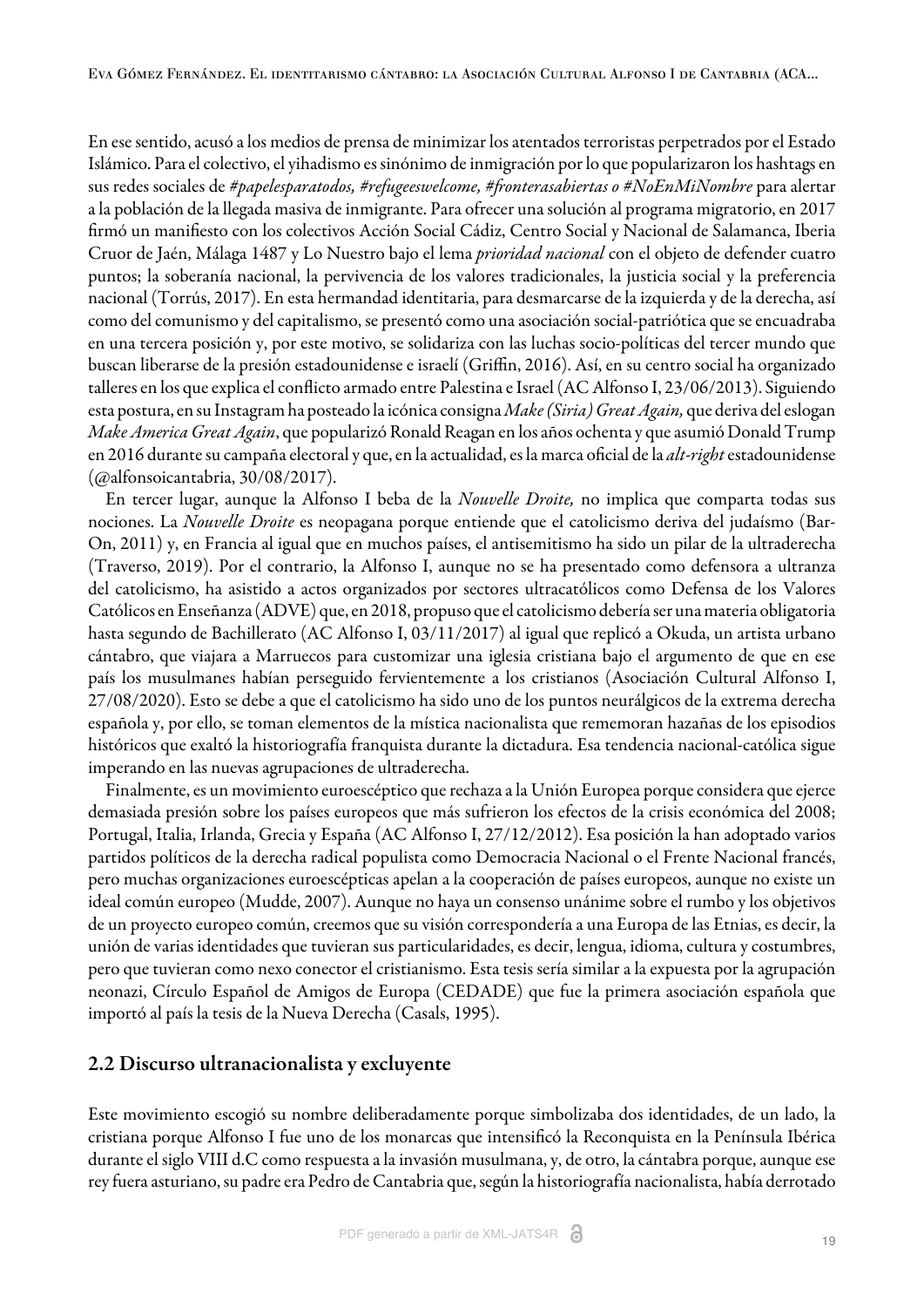al ejército musulmán de Táriq ibn Ziyad en la Batalla de Covadonga junto con don Pelayo, primer rey de Asturias. Los grupos identitarios nacionales e internacionales han tomado la Reconquista, en tanto que alegoría de la lucha contra el musulmán, como recurso propagandístico en el que equiparan a los autóctonos con los cristianos y a los refugiados, que en su mayoría profesan el islam, con los musulmanes ([Zúquete,](#page-14-6) [2018](#page-14-6)). Para dejar constancia de este símil, la asociación organizó una marcha en Liébana, comarca que limita al norte con Asturias para llegar a Covadonga, titulada "Identidad-Comunidad-Reconquista" [\(AC Alfonso](#page-15-5) [I, 12/07/2015](#page-15-5)). En ese sentido, también se citan episodios que acaecieron durante la Monarquía Hispánica como la Toma de Granada o el Descubrimiento de América, ambos en 1492. Esto sitúa a la Hispanidad en el centro de su relato ([AC Alfonso I, 30/04/2012](#page-14-17)), pero, aunque ese elemento fue el pilar de la extrema derecha española desde 1936 hasta los años ochenta y, por ende, de la dictadura franquista, la Alfonso I nunca se ha posicionado a favor del franquismo. Esta tendencia, supuestamente revolucionaria si se quiere describir así, que se desmarca del franquismo tiene su génesis en el país con la agrupación madrileña Bases Autónomas (BBAA) que incorporó elementos nacional-socialistas y anarquistas y que calificó al 20-N, fecha en la que espiró el dictador y que sigue siendo reivindicada por ultraderechistas, como un episodio de Vergüenza Nacional ([Casals, 1995, p. 278\)](#page-13-6).

Esa desvinculación con el pasado franquista no implica que no enaltezca sucesos como la Guerra Civil española (1936-1939), cuando comparó la remodelación urbana que tuvo lugar en Santander en 2019 con la violencia perpetrada por el bando republicano en esa contienda o cuando denunció que los políticos de la capital cántabra impulsaron una iniciativa para renombrar la Plaza de Italia, erigida en honor a los fascistas que llegaron a la comunidad durante la guerra para luchar en el bando de los sublevados. Por otro lado, cuestiona la naturaleza democrática de la II República alegando que en esos años se intensificó la creación de chekas, que eran unas instituciones que se surgieron durante el conflicto bélico que depuraban a los simpatizantes del bando nacional ([AC Alfonso I, 29/01/2015](#page-15-0)). Sin embargo, ACAIC omitió que los sublevados habían creado campos de concentración en La Magdalena o en Corbán donde explicaban a los prisioneros los retrocesos de las fuerzas republicanas para derrumbarlos psicológicamente. Finalmente, anualmente homenajean al capitán Teodoro Palacios Cueto que fue un guripa, es decir, un voluntario de la División Azul o División 250 que luchó en Rusia durante la Batalla de Krasny Bor en 1943 ([AC Alfonso](#page-15-6) [I, 11/02/2018\)](#page-15-6). A pesar de estas referencias, la Alfonso I no acepta que los medios lo categoricen como una fuerza de ultraderecha, pero se ha acercado a Hogar Social, CasaPound Italia (defensora a ultranza del fascismo histórico) o a la formación helena, Amanecer Dorado, que tiene como referente las dictaduras anticomunistas de Ioannis Metaxás y de los Coroneles. Creemos que se ha alejado de ese rótulo para blanquear su imagen, para adentrarse en el juego democrático, eso sí, alejándose del ámbito parlamentario y del sistema de partidos, y para gozar de una mayor credibilidad entre sus afiliados. Esto ha surtido efecto porque su discurso antiparlamentario, ultranacionalista y populista ha calado en unos jóvenes desinformados que no saben codificar con símbolos ultraderechistas de los que hace uso la Alfonso I. Además, al contrario que otras ramas juveniles como Vox Jóvenes, que tuvo su génesis en el entorno universitario, ACAIC surge en las periferias y actúa en entornos obreros por lo que su carácter proletario ha atraído a jóvenes trabajadores.

Finalmente, se ha declarado abiertamente antisionista por lo que no es extraño encontrar en sus redes sociales tímidas referencias a la teoría conspirativa del Gobierno de Ocupación Sionista, en inglés *Zionist Occupied Government (ZOG)*, que remarca la existencia de un plan sionista para dominar a los gobiernos de occidente ([FBI, 2019, p. 8](#page-14-8)). El antisemitismo es un rasgo determinante en algunas vertientes de la ultraderecha desde que, en 1902, se publicó el panfleto de *Los Protocolos de Los Sabios de Sión* que justificaba los linchamientos a los judíos de la rusa pre-revolucionaria. Esta obra sigue siendo un panfleto de referencia para los grupos de extrema derecha. Ahora bien, cuando cayó el régimen nacional-socialista y, en 1948, se creó el Estado de Israel, muchos extremistas adoptaron un discurso antisionista en detrimento del antisemita. Así, mientras el primero rechaza denuncia la hegemonía del gobierno israelí en Palestina y aboga por la creación de un Estado nación palestino, el segundo expresa su aversión sistematizada hacia todos los judíos.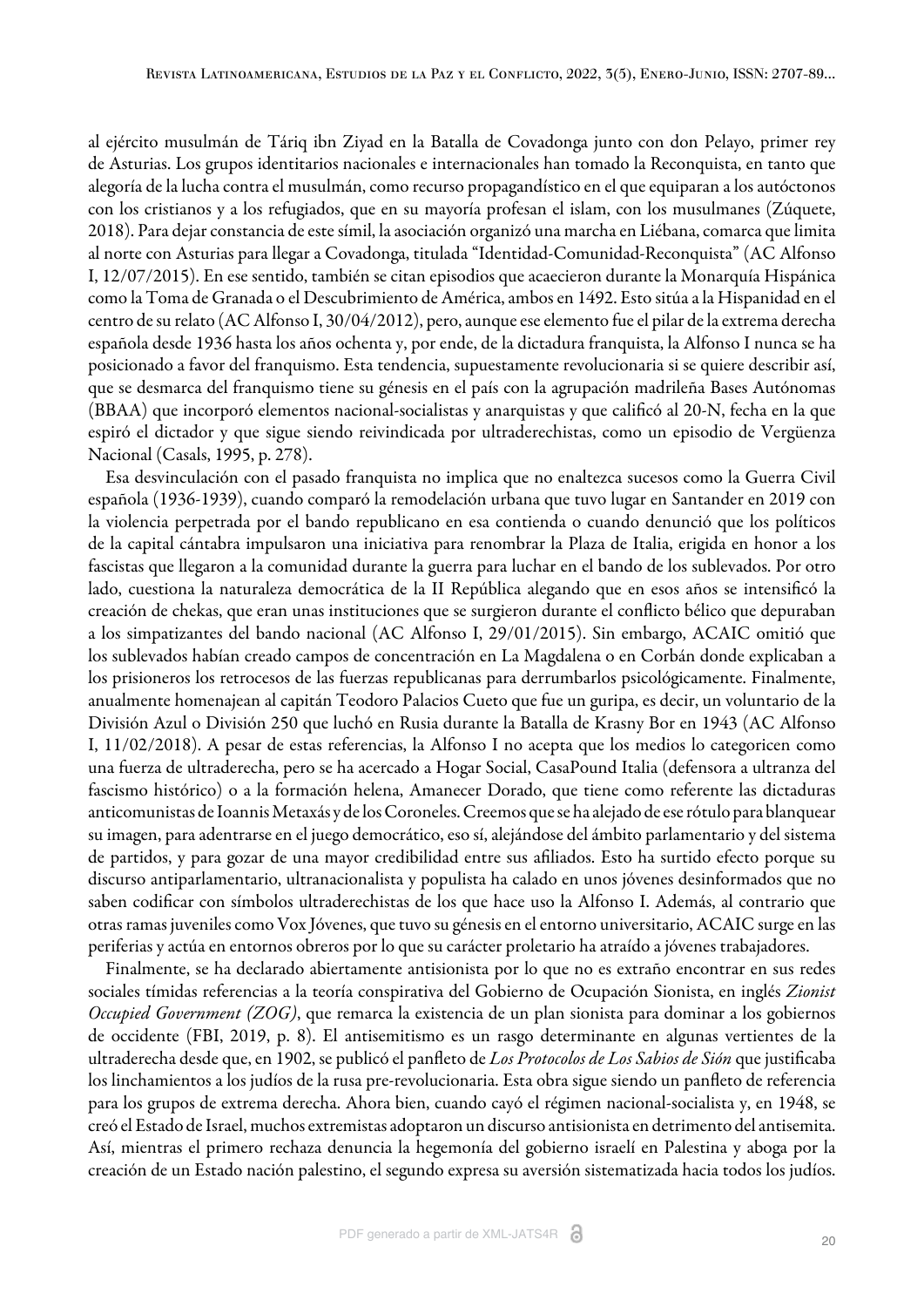En la actualidad, los grupos identitarios, para denunciar las acciones del Estado de Israel recurren a tópicos antisemitas. De ahí que [Michel Wierviorka \(2018, p.99\)](#page-14-18) haya afirmado que el antisionismo *vira hacia el antisemitismo cuando ya no distingue a los judíos de Israel y ve en ese todo indiferenciado el mal absoluto.* Dicho esto, la Alfonso I ha presentado a los líderes de la Unión Europea como títeres del primer ministro israelí, Benjamín Netanyahu a quién, a su vez, acusa de simpatizar con el grupo terrorista de Al Qaeda [\(AC Alfonso](#page-15-7) [I, 10/09/2013\)](#page-15-7).

## 2.3 Crítica a las élites del sistema

Su crítica a las élites del sistema se sustenta en teorías de la conspiración como la del Estado profundo (*deep state*) que defiende que hay unas redes formadas por políticos e intelectuales corruptos que tienen unos objetivos paralelos a los del gobierno legítimo [\(FBI, 2019, pp.1-15](#page-14-8)). Esa tendencia protestataria le ha valido para denunciar el régimen constituyente de 1978 y para aceptar elementos antidemocráticos como suspender ciertos artículos de ese texto jurídico, reducir ciertos movimientos sociales como los feministas. Este último elemento ha cobrado importancia en su agenda política en el último bienio con la aparición del lenguaje no sexista. Hay que destacar que Alfonso I no habla de feminismo, sino de ideología de género que fue un apelativo peyorativo que acuñó la Iglesia Católica a inicios de los dos mil y, al igual que esta institución, se interpreta al feminismo como una desviación de la tradición. Además, cuestiona los casos de la violencia de género y determina que esas organizaciones feministas viven de las subvenciones que les proporciona *un sistema machista, opresor y patriarcal* [\(AC Alfonso I, 08/03/2019\)](#page-16-0). Con todo ello, defiende que la democracia liberal es un sistema corrupto, por lo que la incorporación de elementos populistas en su discurso ha coadyuvado a camuflar sus líneas autoritarias. Pretende implantar un modelo iliberal que establezca un gobierno etnocrático en el que predomine un grupo étnico concreto [\(Mudde, 2020\).](#page-14-2) Para la Alfonso I la democracia actual es heredera de la Revolución Francesa, es decir, del proceso revolucionario que rompió con el orden social y con la comunidad tradicional del Antiguo Régimen [\(AC Alfonso I,](#page-15-8) [14/07/2013](#page-15-8)). Siguiendo esta premisa, la Constitución Española de 1978 sería fruto de ese régimen y habría sido redactada por *pos-comunistas, neoconservadores, liberales y socialistas* [\(AC Alfonso I, 06/12/2012](#page-15-9)).

En ese sentido, el antifeminismo de la organización retroalimenta la defensa de la familia tradicional, así como también acusa al movimiento feminista hegemónico de relegar al hombre blanco a un plano marginal. Podemos deducir, aunque no se nombre explícitamente como tal, que la Asociación Cultural Alfonso I está a favor de la "Revuelta del Hombre Blanco" que enunció Peter Merkl en 1997 y que, actualmente, es una idea que ha calado en los discursos populistas de la derecha radical ante la subversión de los roles tradicionales de género. Desde esa cosmovisión heteropatriarcal se busca abolir la concepción del género no binario porque se percibe que las feministas blancas (o *Cat Ladies* según la terminología anglosajona) son ciudadanas a las que el sistema ha adoctrinado y manipulado para destruir la familia tradicional [\(Minna Stern, 2019, p. 79\).](#page-14-7) El feminismo, por tanto, sería otro factor moderno que atenta contra el orden comunal porque no solo subvierte los roles de género, sino que también criminaliza al hombre e inculca ideas de igualdad de género ([Mudde,](#page-14-4) [2007](#page-14-4)).

Por otro lado, usa un lenguaje emocional, a veces soez y directo a modo de estrategia para remarcar su carácter proletario y restar legitimidad al mensaje de sus adversarios políticos dando a entender que su presencia en el marco constitucional representa una amenaza para el pueblo. Así, ha criticado a todos los partidos políticos, en especial, las gestiones del Partido Regionalista de Cantabria (PRC), presidido por Miguel Ángel Revilla, y del Partido Popular (PP) al que ha definido como una "derecha acomplejada" que no se posicionó contra el Pacto Mundial sobre Migración de 2018 que reforzaba la llegada de los inmigrantes ([AC Alfonso I, 11/12/2018\)](#page-16-6). Respecto a Revilla, apodado *Showman Revilla* por sus apariciones en los platós de televisión, denunció que fomentase el éxodo de la población joven por su imposibilidad de crear puestos de trabajo. Además, hizo unas declaraciones sobre la llegada de inmigrantes que fueron satirizadas cuando la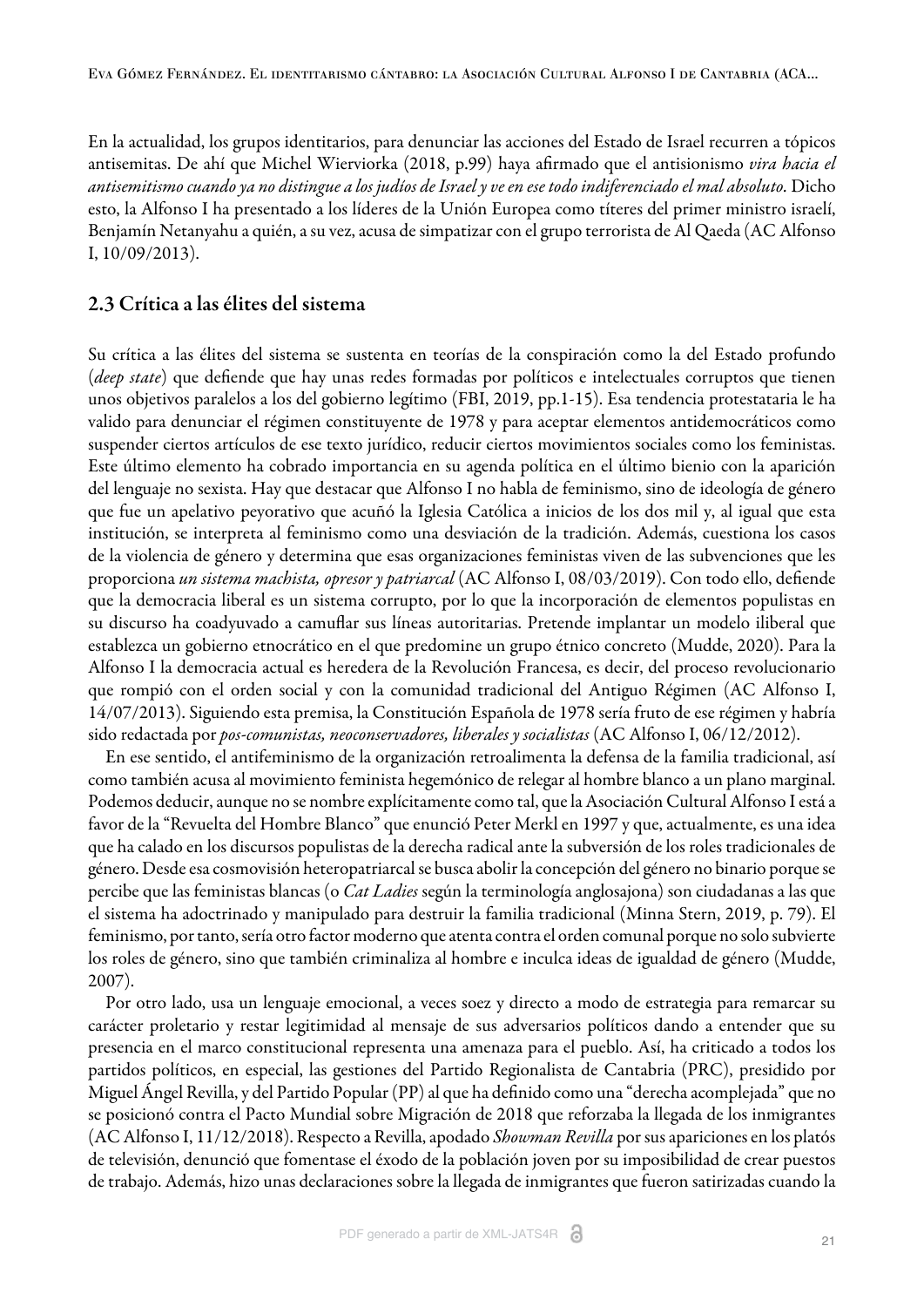asociación imprimió un cartel en el que se daba cuenta de que el político acogería a los recién llegados en su residencia ([AC Alfonso I, 16/06/2018\)](#page-16-7). Por su parte, los dirigentes del PP han sido los políticos a los que más ha criticado la cúpula de este movimiento. Así, se manifestó en contra del cambio de nomenclatura de algunas calles franquistas por el nombre de figuras cántabras destacadas como el compositor Ataulfo Argenta ([AC Alfonso I, 23/08/2013](#page-15-10)). Finalmente sentenció que el alcalde santanderino Íñigo de la Serna no tenía un perfil ideológico definido porque había permitido que el Partido Comunista de los Pueblos de España (PCPE) organizase el festival "*Pozona Fes*t" en el que participaron artistas del folclore cántabro como Nel Tardiu<sup>[2](#page-17-0)</sup>, Los Bonitos del Norte y Jarcia Suciu $^3$  $^3$  que habían denunciado el activismo de esta organización ultraderechista ([AC Alfonso I, 14/10/ 2015\).](#page-15-11)

El grupo constantemente retuitea contenido que desinforma y muchas veces comparte noticias falsas e incentiva la crispación social con pancartas en las que se puede leer el eslogan V*uestro escudo social: Ruina, muerte y precariedad. La revuelta ha comenzado, ¿te lo vas a perder?* [\(@ACAlonsol, 18/04/2021](#page-16-8)). Ese recurso discursivo populista se beneficia de las muertes que ha ocasionado la pandemia y de la situación de inestabilidad que la misma ha generado. Como en todos sus mensajes, incitan al odio, pero no proporcionan soluciones.

Para ACAIC el absentismo electoral es la única alternativa que puede derribar el sistema de partidos ([AC](#page-15-12) [Alfonso I, 30/04/2014\)](#page-15-12). Durante los meses de campaña, se imprimieron carteles en los que se caracterizaba a los candidatos de la presidencia con estereotipos de payasos de circo ([AC Alfonso I, 19/06/2016](#page-15-13)). Es, también, un movimiento antiparlamentario porque sostiene que los representantes del hemiciclo no protegen a los locales, sino que favorecen a los inmigrantes. Así, se promueve el boicot a los bazares asiáticos ([@ACAlfonsol, 10/06/2013](#page-16-9)) y se pide que se compren productos nacionales para revitalizar el comercio local que sería más nutritivo y ecológico que la comida rápida ([AC Alfonso I, 19/11/2012](#page-14-19)).

Por último, ha condenado el terrorismo nacionalista de ETA [\(AC Alfonso I, 19/02/2014\)](#page-15-14), pero nunca se ha pronunciado sobre los ataques terroristas de la ultraderecha que desempeñaron durante la Transición el Batallón Vasco Español (BVE), los comandos de la Alianza Apostólica Anticomunista (AAA) o los sectores incontrolados de Fuerza Joven (FJ), rama juvenil del partido político Fuerza Nueva (FN). En este sentido, reprobó la violencia de los activistas de extrema izquierda cuando Rodrigo Lanza asesinó a Víctor Laínez porque, supuestamente, llevaba unos tirantes de la bandera de España ([@ACAlfonsol, 13/12/2017](#page-16-10)). No obstante, se eludió que Laínez frecuentaba círculos neonazis y que había protagonizado disputas con militantes de izquierda.

Con estos elementos programáticos ha creado un enemigo nacional, es decir, el enemigo del pueblo español que se corresponde con la élite plutocrática, globalista y antiespañola. Su éxito relativo se debe a que ha conseguido que se produzca un acercamiento entre dos sectores populares que habían estado en conflicto durante décadas, la clase media tradicional y la clase trabajadora porque, con el debilitamiento de la democracia liberal y los efectos de la crisis económica, han visto mermado el estado de bienestar y con él sus oportunidades.

### 3. ESTRATEGIAS COMUNICATIVAS

Para difundir su mensaje emplea diversas herramientas; desde la celebración de actos pseudo-intelectuales o eventos musicales hasta la venta de *merchandising*, lotería y sorteos. También publica anualmente un boletín, *Galerna,* y, de vez en cuando, el panfleto informativo, *Juventud, Inconformismo, Disidencia y Revolución* que es un resumen de las publicaciones de sus redes sociales. Por último, colabora en Distinta FM y dirige el programa Radio Galerna. La celebración de estos eventos entronca directamente con la batalla cultural que libran los grupos identitarios al margen de los procesos electorales. Esta se identifica con el combate simbólico de las ideas y de los planteamientos en los que se instrumentaliza la cultura como mecanismo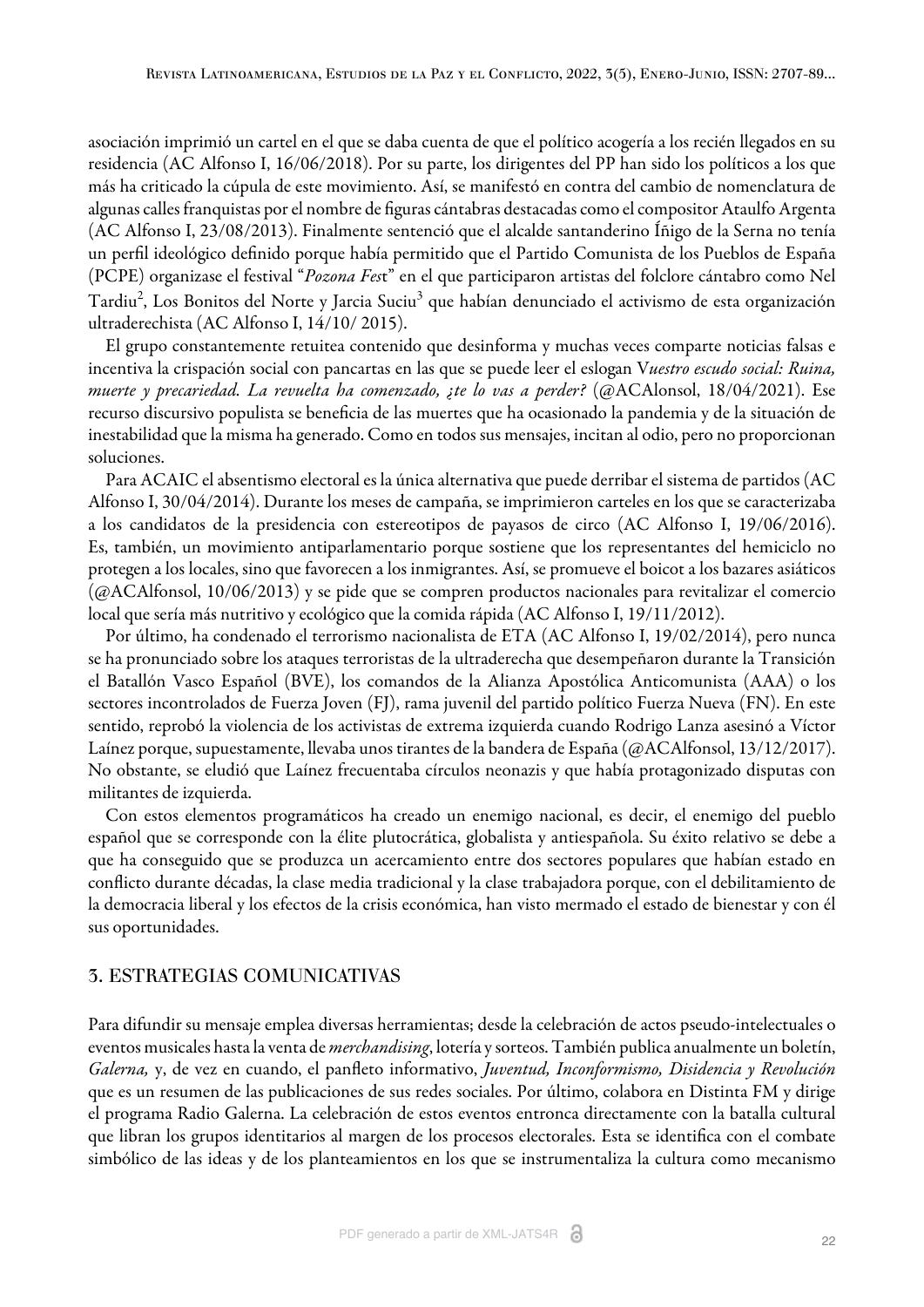de confrontación. Este recurso, procedente de la Nueva Derecha, lo generalizó CasaPound Italia [\( Froillo,](#page-14-13) [Castelli, Bulli y Albanese, 2020\).](#page-14-13)

## 3.1 Ciclo de conferencias

Desde 2013 la asociación organiza ciclos de conferencias anuales, primero, bajo el rótulo "Primavera Montañesa" y más tarde como "Galerna". Los ponentes de esos talleres pertenecen a organizaciones ultraderechistas como Rafael Ripoll, líder de España 2000, Pío Moa o Alberto Sánchez de Plataforma x Catalunya [\(AC Alfonso I, 22/04/2013\)](#page-15-15), pero desde 2014 el Comité Organizador ha invitado en numerosas ocasiones a militantes de CasaPound Italia ([AC Alfonso I, 06/10/2014\).](#page-15-16) En esos actos se abordó la cuestión del independentismo catalán pues, recordemos, que los nacionalismos periféricos conformaban la Anti-España por lo que se invitó a Javier Borraycoa, dirigente de Somatemps que es una organización que combate al independentismo [\(AC Alfonso I, 05/02/2016\)](#page-15-17). Con motivo de estas actividades, tuvo varias confrontaciones con grupos de izquierdas porque, en un inicio, la Universidad de Cantabria había aprobado que se celebrase en el paraninfo la charla Viva la Unidad de España que es un lema falangista [\(Alonso, 2019](#page-13-7)), pero ante la presión mediática la institución universitaria suspendió el acto. Esto le valió a la Alfonso I para adoptar un rol victimista acusando a la izquierda de ser antidemocrática alegando que coartaba su libertad de expresión.

Finalmente, en esas sesiones se alimentó la teoría conspirativa del Nuevo Orden Mundial que defiende que la élite no solo controla los gobiernos, sino que también los medios de comunicación, así como el sistema monetario [\(FBI, 2018, p. 8\)](#page-14-8). Este factor se ha insertado en el discurso identitario que abanderan los movimientos de la ultraderecha y aspira a alertar y a defender a la civilización occidental de las élites ([Zúquete,](#page-14-20) [2008](#page-14-20)).

## 3.2 Música de rock patriótico

Para clausurar sus eventos culturales, organiza conciertos de RAC, acrónimo de *Rock Against Communism,* es decir, rock anticomunista, que se importó de Reino Unido en los años ochenta. Sus letras, de carácter anticomunista, antijudía, ultrapatriótica y violenta, se acompañan con coreografías entre las que cabe destacar el *kicking knuckles* [\(Blee, 1998\)](#page-13-8) que consistía en golpear fuertemente los nudillos del compañero al son de la música. El *boot stomping*[\(Windisch y Simi, 2017\)](#page-14-21) en el que diez o veinte personas formaban un círculo que rotaba en una dirección. Más tarde, el más agresivo se introducía en el centro y rotaba en dirección contraria mientras gritaba a sus compañeros. Luego se ponía en cuclillas para pisar el suelo reiteradamente. Finalmente, el *pogo o moshing* (golpeando) es un baile en el que los integrantes se empujan violentamente y, en muchas ocasiones, se golpean con otros ocasionando altercados violentos. Este estilo, que se popularizó entre los *skinheads* o cabeza-rapadas, se acompañó de una estética obrera que se benefició de la deconstrucción de la imagen del proletariado [\(Camus y Lebourg, 2020\)](#page-13-9).

En los eventos han participado bandas neonazis nacionales e internacionales. En primer lugar, Los Guripas que en la carátula de su primer disco, *Rock and Roll nacional y gresquista*, presentaron el tema "Fascio, Patria, Dios". En segundo lugar, Jolly Rogers e Irreductibles que compusieron canciones conjuntamente y se han etiquetado como bandas de rock nacionalistas ([Agulló, 2020\)](#page-13-10). Ambos grupos grabaron el albúm *Ojos en un Mundo Ciego* donde versionaron una canción de *Skrewdriver*, la banda que devino icono del movimiento juvenil *skinhead*. También los grupos cántabros *Adhuc Stantes*<sup>[4](#page-17-2)</sup> e *Ivs Gladii*<sup>[5](#page-17-3)</sup> ([AC Alfonso I, 09/09/2017](#page-15-18)). En una de las portadas de este último, *Centinela De Occidente*, de 2015 se insertó una fotografía de militares alemanes durante la Segunda Guerra Mundial. Aparecen tres emblemas detrás de su nombre, dos escudos de combate, uno de ellos circunscribe una estela cántabra (este modelo apareció en la primera sede de Alfonso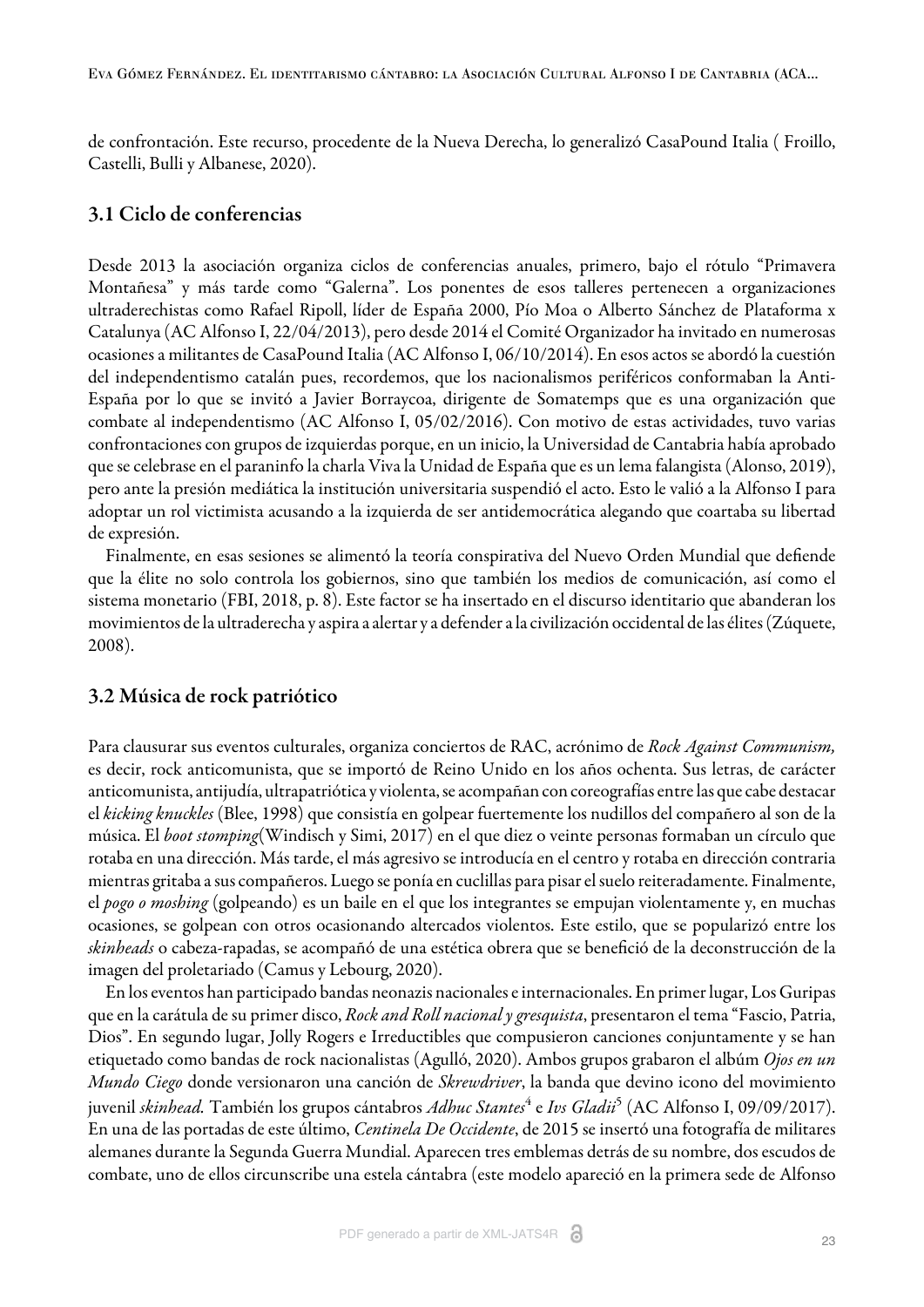I) y, en el centro de ambos, un nudo celta que aparece en las insignias de muchas organizaciones neonazis. Finalmente, los grupos italianos, *La Vecchia Sezzione* ([AC Alfonso I, 01/06/2013](#page-15-19)), *Dodicesima Disposizione Transitione (DDT)* que tiene una canción dedicada al fascismo y finalmente, *Katastrof Aryan Rock* ([AC](#page-16-1) [Alfonso I, 01/10/2018\)](#page-16-1). El componente italiano es importante porque las tres bandas están vinculadas a CasaPound que, de todos los colectivos ultraderechistas que han surgido en el siglo XXI, ha sido el primero en crear una emisora de radio para difundir este tipo de rock.

Estos conciertos tienen una finalidad adoctrinadora pues atraen a adolescentes y jóvenes procedentes de entornos disfuncionales con pocas nociones políticas y bastante manipulables. La música, en términos generales, actúa como catalizador de la juventud independientemente del estilo musical que sea, pero, en este caso, el rock, al igual que sus subgéneros, se han vinculado con las clases trabajadoras. En tal sentido, el *rock patriótico*, otorga un sentimiento de pertenencia y de unidad con el que se identifican los sectores del proletariado frente a otros estilos musicales como el pop.

# 3.3 Otras actividades

La agresividad de su lenguaje se ha plasmado en la lotería que ha customizado la propia organización con frases que se relacionan con los aspectos previamente comentados; *Nueva Reconquista, por nuestro pueblo, por nuestra gente, por nuestra identidad o Reconquista o Barbarie* [\(AC Alfonso I, 05/11/2014](#page-15-20)). También se venden camisetas que cuestan entre doce y quince euros que van acompañadas de impetuosas afirmaciones como *incendiando conciencias, conquistando almas o las raíces profundas nunca se hielan.* Estos modelos siguen el mismo patrón que las prendas de Hogar Social, CasaPound, Lo Nuestro (Murcia), Fatria Toledo o Acción Social Cádiz. Sin embargo, hay tres ejemplares que nos han llamado la atención porque están escritas en inglés *Spaniard fighters<sup>[6](#page-17-4)</sup>, Join the clan<sup>[7](#page-17-5)</sup> [\(AC Alfonso I, 17/09/2020\)](#page-16-11) y <i>Revolt against the modern world*<sup>[8](#page-17-6)</sup> ([Asociación Cultural Alfonso I, 08/06/2021](#page-16-12)). Esto es una contradicción en sí misma porque la asociación es presumiblemente españolista por lo que está en contra de la globalización, de la americanización de occidente y de la multiculturalidad, pero todo parece indicar que no comulgan con sus puntos ideológicos cuando se trata de obtener remuneración económica. Finalmente, venden pegatinas con eslóganes llamativos como *martillo de herejes, reconquista o barbarie, droga arma del poder, sin lucha no hay nada* ([@ACAlfonsol,](#page-16-13) [04/05/2017](#page-16-13)).

Al igual que otros movimientos sociales de este tipo, ha abanderado varias causas sociales entre las que cabe destacar la reforma de las pensiones, de ahí que en varias ocasiones sus militantes hayan colgado pancartas en contra de la subida del 0,25 de las mismas ([AC Alfonso I, 07/03/2018](#page-15-21)). También ha organizado durante años la recogida, tanto de alimentos como de juguetes en varios puntos de Cantabria para entregárselos a los españoles menos pudientes ([AC Alfonso I, 07/12/2016\)](#page-15-22). Eso es algo que inauguró el grupo neonazi heleno, Amanecer Dorado. En los carteles que llevan a las manifestaciones se emplea la tipografía *ultra liberis* que también la usan los hinchas radicales del Fútbol Club Barcelona y el sector okupa de Hogar Social Madrid, Ramiro Ledesma ([Caballero Casas, 2017, p.280](#page-13-11)). Esta táctica de falsa caridad es una forma de captar nuevos militantes porque, si tenemos en cuenta los propios datos que proporciona la Alfonso I, la recogida de alimentos, que solo se entregan a quienes proporcionan su DNI para corroborar que su nacionalidad es española, comenzó cinco años después de su fundación y con unas pretensiones claramente xenófobas y populistas.

Para concluir, en 2021 celebraron en junio su primer cursillo de verano con el título *Comunidad-Identidad-Militancia-Formación* donde los participantes realizaban actividades deportivas y de formación ([@ACAlfonso, 18/06/2021\)](#page-16-2). Aquí encontramos otra contradicción porque se ha celebrado en tiempos de pandemia, algo que los dirigentes han criticado ferozmente. Además, estos talleres son similares a los que se dieron en la Península Italiana bajo el nombre de Campamentos *Hobbit* que, si bien eran unos eventos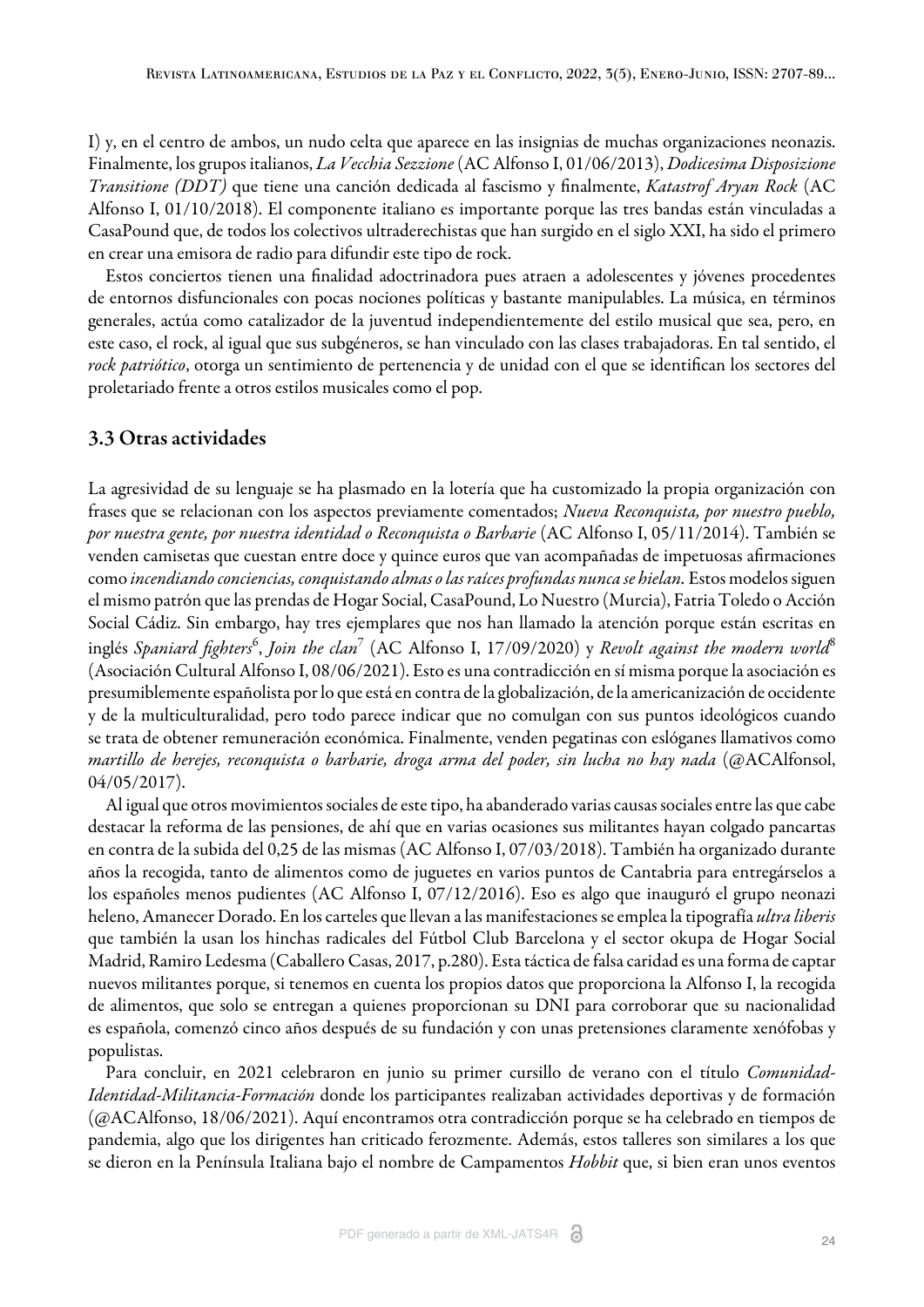artísticos, también formaban a los neofascistas, fueron financiados por el Movimento Sociale Italiano. Allí, se disertaba sobre las obras de Julius Evola o Yukio Mishima, entre otros ([Milá, 2017, pp. 67-74](#page-14-22)). Recordemos que el nombre de estas figuras estaba escrito en las rejas enrollables de la segunda sede de la organización. El término *Hobbit*, como su nombre indica, hace referencia al prototipo racial de las novelas del escritor J.R.R. Tolkien, *El Señor de Los Anillos*. Estos seres mitológicos representan los valores tradicionales y comunitarios, por tanto, son reivindicados por grupos identitarios. En Francia, los identitarios usan frases icónicas de esas obras [\(Zúquete, 2018\)](#page-14-6) y, mismamente, la Alfonso I presentó un cartel en el que aparecían unos seres con rasgos similares a los de los hobbits para dar a conocer que se celebraría una fiesta que contaría con música en directo ([AC Alfonso I, 04/08/2019\)](#page-16-14).

# 3.4 La simbología

Es, pues, en la iconografía donde este colectivo comete más contradicciones porque, aunque se presente como una sociedad social-patriótica, toma elementos nacional-socialistas como el lobo, que representa la brutalización de la violencia. Así, en la camiseta de *Spaniard Fighters* aparece dibujado un lobo que alude a la unidad militar clandestina de los *werwolf* que creó Himmler para desempeñar ataques terroristas [\(Docal](#page-14-23) [Gil, 2014, p. 35](#page-14-23)). Hitler, por su parte, llamaba a sus seguidores "lobos" en su manifiesto Mi Lucha de 1925. Otro recurso es el Águila Imperial o *Reichsalder* que refuerza la noción del imperio [\(Docal Gil, 2014, p. 32](#page-14-23)) y es un símbolo que está presente en las letras de las canciones de bandas de rock anticomunista, y, además, está en la sede de la Alfonso I ([AC Alfonso I, 04/08/2019\)](#page-16-14).

Por otro lado, uno de los militantes de la organización que posa en una foto tiene tatuado una runa odal en el brazo izquierdo ([@alfonsoicantabria, 14/03/2019](#page-16-15)). Esa fue el emblema de una de las divisiones de la SS en Croacia y, posteriormente, fue empleada por grupos neofascistas en Italia y por neonazis en el Estado español ([Docal Gil, 2014, p.29\)](#page-14-23). Ese tipo de referencias estuvo presente en el homenaje a los "Mártires" de *Acca Larentia* ([@alfonsoicantabria, 08/01/2020](#page-16-16)) que fueron cinco neofascistas italianos que fueron asesinados en enero de 1979. Se determinó que los culpables habían sido los miembros del grupo comunista, Brigadas Rojas que estuvo en activo desde 1970 hasta 1988. En la foto del mural conmemorativo que posteó ACAIC aparece un guerrero nórdico portando un yelmo alado y un hacha con una cruz celta incrustada. Esta es empleada por grupos supremacistas en todo el mundo ([Docal Gil, 2014, p. 10](#page-14-23)).

La asociación también compartió en 2016 una caricatura que podría asemejarse con el caballo de Troya. Este simbolizaba la inmigración, pero daba a entender que bajo esa fachada se escondían en su interior terroristas de Estado Islámico. Esta metáfora la recuperó el primer ministro húngaro, Viktor Orbán cuando incorporó en su discurso la conjura de "el gran reemplazo" [\(@ACAlfonsol, 24/01/2016\).](#page-16-17)

En síntesis, la imaginería de este tipo se ha modificado con el paso del tiempo para adaptarla a las coyunturas socio-políticas del momento, pero hay otros restos iconográficos que son muy reconocibles a nivel internacional como la esvástica o la cruz solar. No obstante, los símbolos que hemos recogido en estas páginas no son tan populares como la runa pagana que, dado su vínculo esotérico, entronca con el nacional-socialismo o, tal y como hemos reflejado, ese Caballo de Troya que se ha convertido en un símbolo racista. Con todo ello, queremos dejar constancia de que esas representaciones se asocian con vertientes de la ultraderecha que se han ilegalizado en otros países como Alemania por incitar al odio, pero se siguen usando en el Estado español.

## 4. CONCLUSIÓN

La Asociación Cultural Alfonso I de Cantabria se ha desmarcado del rótulo extrema derecha para evitar que los medios de prensa y la opinión pública la identifiquen con actos violentos, pero sus puntos ideológicos, sus objetivos y su relato entroncan con la ultraderecha dado que apela al enaltecimiento exacerbado de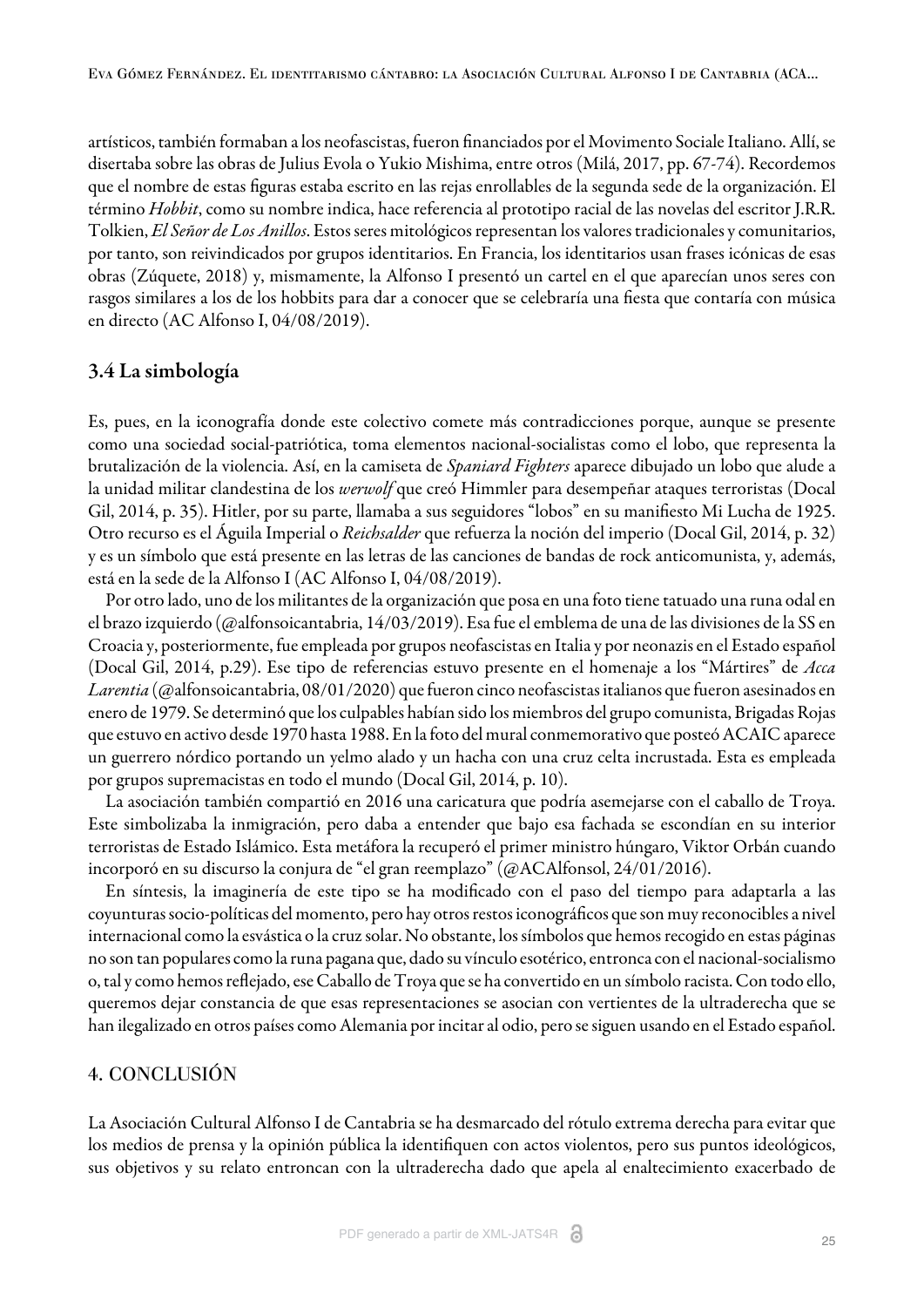la identidad española y, por consiguiente, de aquello que considera "lo español y lo patriótico". También demanda la vuelta al orden comunal del Antiguo Régimen y emplea iconografía nacional-socialista.

Para difundir su discurso ha hecho uso de nuevas estrategias comunicativas. En primer lugar, ha compartido su ideología sin censura a través de las redes sociales y ha realizado jornadas de activismo local persistentemente en pro de la justicia social. En segundo lugar, aunque es de los pocos colectivos de esta índole que no es negacionista de la Covid-19, ha sustentado su agenda política de acuerdo con otras teorías de la conspiración como el gran reemplazo, el nuevo orden mundial o el gobierno de ocupación sionista entre otras. Finalmente, dado que durante la dictadura se cometieron abusos de la simbología nacional, ha eliminado las referencias franquistas, pero no las nacional-sindicalistas, parafascistas y de la nueva derecha.

En síntesis, la Asociación Cultural Alfonso I de Cantabria (ACAIC) es un movimiento totalmente nuevo, aunque beba de elementos ideológicos de la extrema derecha de entreguerras. Somos conscientes de que, al integrarse en un fenómeno complejo y poliédrico, aún queda mucho por examinar, pero creemos que es necesario el estudio de los colectivos identitarios porque, aunque no tienen intención de competir en las urnas, de ahí que no se hayan conformado como agrupaciones políticas, tienen gran influencia en términos locales que, a largo plazo, pueden herir de gravedad a los partidos políticos parlamentarios.

## 5. REFERENCIAS

- <span id="page-13-10"></span>Agulló, S. (2020, 5 de octubre). Rock, camaraderia i política. *Directa*. https://directa.cat/hemerotecas/rockcamaraderia-i-politica/
- <span id="page-13-7"></span>Alonso, R. (2019, 8 de octubre). Una docena de movimientos sociales condenan el acto programado en la UC por el grupo de ultraderecha Alfonso I. *Eldiario.es.* https://www.eldiario.es/cantabria/sociedad/movimientossociales-uc-ultraderecha-alfonso\_1\_1321435.html
- <span id="page-13-1"></span>Álvarez-Benavides, A. y Jiménez Aguilar, F. (2020). Estrategias de comunicación de la nueva extrema derecha española. De Hogar Social a Vox, del alter-activismo a la doctrina del shock. *Estudios de la Paz y el Conflicto, Revista Latinoamericana,* 1(2), 55-78. https://doi.org/10.5377/rlpc.v1i2.9833.
- <span id="page-13-5"></span>Bar-On, T. (2011). Transnationalism and the French Nouvelle Droite. *Patterns of Prejudice*, 45(3), 199-222.
- <span id="page-13-8"></span>Blee, K. M. (1998). White-Knuckle Research: Emotional Dynamics in Fieldwork with Racist Activists. *Qualitative Sociology*, 21(4), 381-399. https://doi.org/10.1023/A:1023328309725.
- <span id="page-13-3"></span>BOC, (2011). Acuerdo de propuesta formulada por la Comisión de Control para la distribución del tiempo gratuito de propaganda electoral en los medios de comunicación de titularidad pública. (Expte. 19). Boletín Extraordinario de Cantabria, núm. 63, de 8 de noviembre de 2011, pp. 1501-1504. https://boc.cantabria.es/ boces/verAnuncioAction.do?idAnuBlob=216517
- <span id="page-13-11"></span>Cabellero Casas, J. R. (2017). *Los Grupos Urbanos Violentos y los delitos de odio. El uso de la simbología violenta como determinante al comportamiento criminal. Herramientas para los profesionales para detectar el discurso y los símbolos de odio de los Grupos Urbanos Violentos.* Centre d'Estudis Jurídics i Formació Especialitzada de la Generalidat de Catalunya.
- <span id="page-13-4"></span>Calle, J. de la. (2021, 6 de febrero). Asociación Cultural Alfonso I: El patriotismo debe crear una base social importante y comprometida. *Rambla libre.*
- <span id="page-13-9"></span>Camus, J-Y y Lebourg, N. (2020). *Las extremas derechas en Europa: Nacionalismo, populismo y xenofobia.* Clave intelectual.
- <span id="page-13-6"></span>Casals, X. (1995). *Neonazis en España: de las audiciones wagnerianas a los skinheads (1966-1995).* Grijalbo.
- <span id="page-13-2"></span>Casals, X. (2009). *La Plataforma per Catalunya: la eclosión de un nacional-populismo catalán (2003-2009).* Institut de Ciències Polítiques i Socials.
- <span id="page-13-0"></span>Casals, X. (2017, 19 de julio). La evolución de la ultraderecha en España: claves históricas y territoriales. Real Instituto Elcano (ARI 59/2017).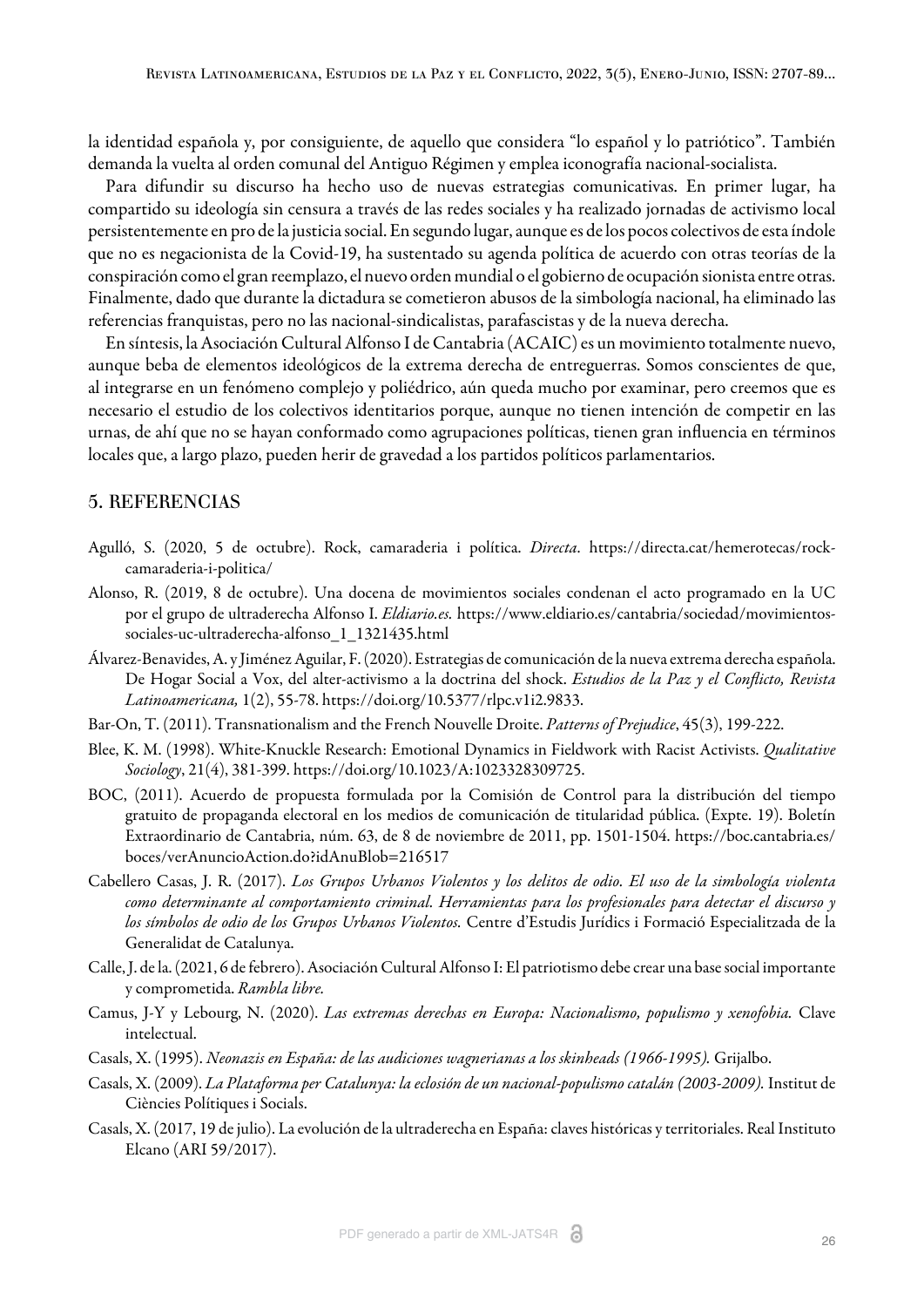Eva Gómez Fernández. El identitarismo cántabro: la Asociación Cultural Alfonso I de Cantabria (ACA...

- <span id="page-14-23"></span>Docal Gil, D. (2014). Símbolos del odio. Análisis simbología del odio. Grupos de odio y violencias sociales, pp.01-37. https://alternativasindical.es/wp-content/uploads/ponencia-Sr.-Docal.pdf
- <span id="page-14-14"></span>Ebner, J. (2017). *The Rage: The Vicious Circle of Islamist and Far-Right Extremism*. I.B. Tauris.
- <span id="page-14-8"></span>FBI (2019). Anti-Government, Identity Based, and Fringe Political Conspiracy Theories Very Likely Motivate Some Domestic Extremist to Commit Criminal, Sometim*es, Violent Activity. Intelligence Bulletin*, 1(15). https://www.justsecurity.org/wp-content/uploads/2019/08/420379775-fbiconspiracy-theories-domestic-extremism.pdf
- <span id="page-14-13"></span>Froillo, C., Castelli, P., Bulli, G., y Albanese, M. (2020). *CasaPound Italia: Contemporary Extreme-Right Politics.* Routledge.
- <span id="page-14-0"></span>Gil Pecharromán, J. (2019). *La estirpe del camaleón: Una historia política de la derecha en España (1937-2004).* Penguin Random House Grupo Editorial España.
- <span id="page-14-16"></span>Griffin, R. (2016). Interregnum or endgame: The radical right in the posfascist era. En Mudde, C (Ed.), *The Populist Radical Right: A Reader.* Routledge,
- <span id="page-14-9"></span>McDonnell, D. y Werner, A. (2019). *International populism: The radical right in the European Parliament*. Routledge.
- <span id="page-14-22"></span>Milá Rodríguez, E. (2017). Neofascismo y alternativa (1945-1980). Las ideologías del neofascismo italiano y los Campos Hobbit. *Revista de Historia del Fascismo,* Suplemento núm. 26, pp.1-102.
- <span id="page-14-7"></span>Minna Stern, A. (2019). *Proud boys and the white ethnoestate: How the alt-right is warping the American imagination.* Beacon Press.
- <span id="page-14-4"></span>Mudde, C. (2007). *Populist radical right parties in Europe.* University Press.
- <span id="page-14-2"></span>Mudde, C. (2020). *Ultradreta: Decàleg per entendre d'on ve i on va l'onada que amenaça la democracia.* Edicions Saldonar.
- <span id="page-14-3"></span>Reyero Simón, L. y Cordero Verdugo, R. (2020). *Marketing politico 3.0. Cómo Podemos, Ciudadanos y Vox han cambiado las reglas del juego.* Tecnos.
- <span id="page-14-12"></span>Sanromán, D. L. (2008). *La nueva derecha: cuarenta años de agitación metapolítica.* Volumen 264. Centro de Investigaciones Sociológicas.
- <span id="page-14-10"></span>Traverso, E. (2019). *Las nuevas caras de la derecha: Conversaciones con Régis Meyran.* Siglo XXI.
- <span id="page-14-15"></span>Torrús, A. (2017, 22 de febrero). Fascismo 2.0: del gueto a la transversalidad para intentar el "gran asalto. *Público*. https://www.publico.es/sociedad/fascismo-gueto-transversalidad-asalto.html
- <span id="page-14-11"></span>Urbán, M. (2019). *La Emergencia de Vox: apuntes para combatir a la extrema derecha española.* Editorial Sylone.
- <span id="page-14-18"></span>Wierviorka, M. (2018). *El antisemitismo explicado a los jóvenes.* Libros del Zorzal.

<span id="page-14-1"></span>Wind, Marlene. (2019). La tribalización de Europa. Espasa.

- <span id="page-14-21"></span>Windisch, S. y Simi, P. (2017). Neo-Nazi Music Subculture. En Brown, S.E (Coord.) *Handbook of Deviance* (pp. 111-121), Routledge.
- <span id="page-14-20"></span>Zúquete, J. P. (2008). The European extreme-right and Islam: New directions? *Journal of Political Ideologies*, (13)3, 321-344. https://doi.org/10.1080/13569310802377019.
- <span id="page-14-6"></span>Zúquete, J. P. (2018). T*he identitarians: the movement against globalism and Islam in Europe.* University of Notre Dame Press.

#### Notas de prensa, referencias online y publicaciones en redes sociales

- <span id="page-14-5"></span>Asociación Cultural Alfonso I Cantabria. "Puntos de defensa".(…). http://www.alfonsoicantabria.org/p/ contacto.html.
- <span id="page-14-17"></span>Asociación Cultural Alfonso I Cantabria. (2012, 30 de abril). Cuando el sol no se ponía en nuestro imperio. http:// www.alfonsoicantabria.org/2012/04/cuando-el-sol-no-se-ponia-en-nustro.html
- <span id="page-14-19"></span>Asociación Cultural Alfonso I Cantabria. (2012, 19 de noviembre). No te tragues su basura. http:// www.alfonsoicantabria.org/2012/11/no-te-tragues-su-basura.html.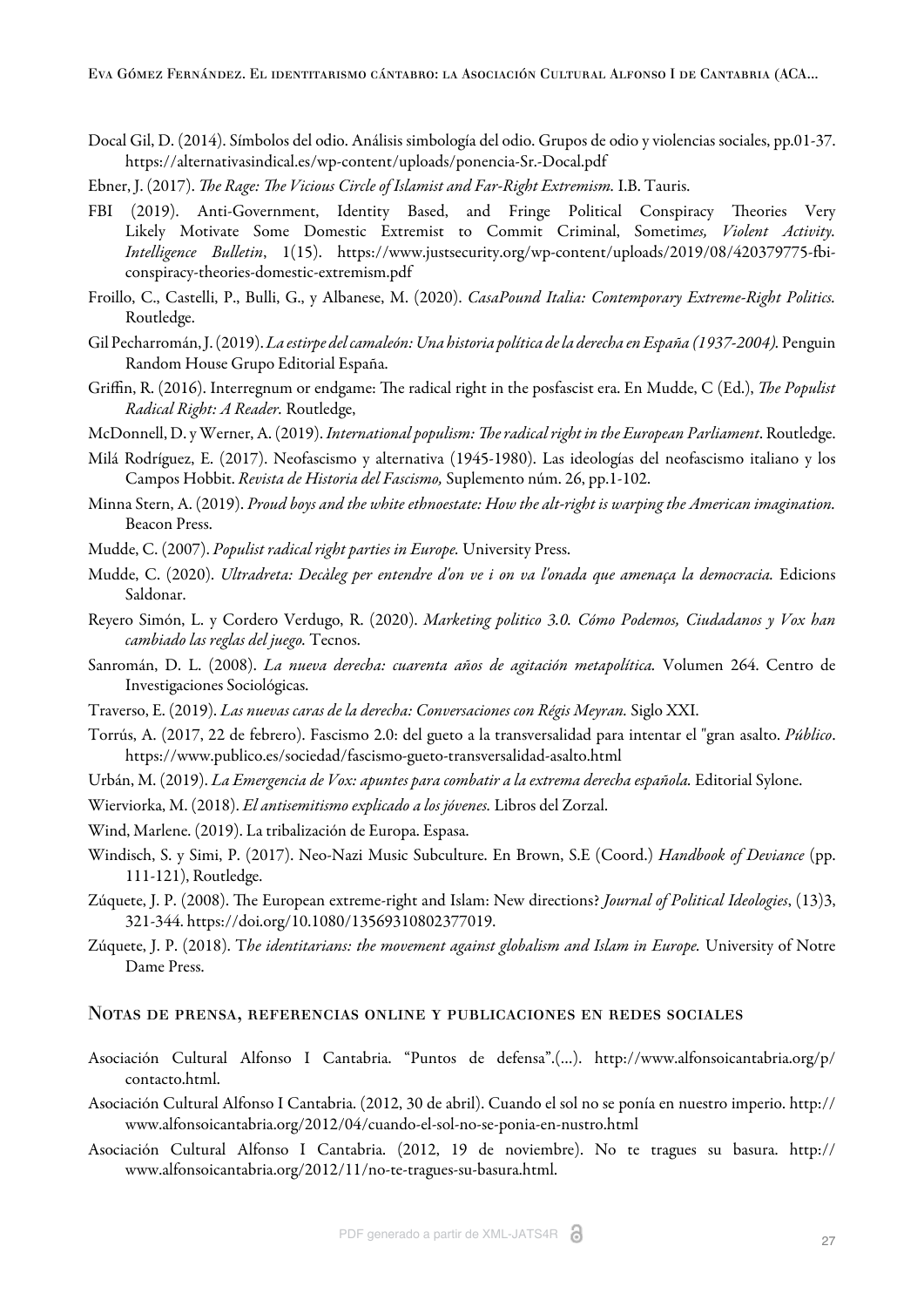- <span id="page-15-9"></span>Asociación Cultural Alfonso I Cantabria. (2012, 06 de diciembre).España es una nación, no una Constitución. http:// www.alfonsoicantabria.org/search?q=constituci%C3%B3n
- <span id="page-15-4"></span>Asociación Cultural Alfonso I Cantabria. (2012, 27 de diciembre). UE: Al matadero. http:// www.alfonsoicantabria.org/2012/12/machetazo-la-ue.html
- <span id="page-15-15"></span>Asociación Cultural Alfonso I Cantabria. (2013, 22 de abril). Primavera montañesa. http:// www.alfonsoicantabria.org/2013/04/primavera-montanesa.html.
- <span id="page-15-19"></span>Asociación Cultural Alfonso I Cantabria. (2013, 01 de junio). ¡Por fin llegó nuestro día! http:// www.alfonsoicantabria.org/2013/06/por-fin-llego-nuestro-dia.html.
- <span id="page-15-2"></span>Asociación Cultural Alfonso I Cantabria. (2013, 23 de junio). Unos apuntes para entender que está pasando en Siria. http://www.alfonsoicantabria.org/2013/06/unos-apuntes-para-entender-que-esta.html.
- <span id="page-15-8"></span>Asociación Cultural Alfonso I Cantabria. (2013, 14 de julio). 1789-2013: Nosotros no lo celebramos. http:// www.alfonsoicantabria.org/2013/07/1789-2013-nosotros-no-lo-celebramos.html.
- <span id="page-15-10"></span>Asociación Cultural Alfonso I Cantabria. (2013, 23 de agosto). Escrito a la comisión de cultura del Ayuntamiento de Santander. http://www.alfonsoicantabria.org/2013/08/escrito-la-comision-de-cultura-del.html.
- <span id="page-15-7"></span>Asociación Cultural Alfonso I Cantabria. (2013,10 de septiembre). España en guerra. http:// www.alfonsoicantabria.org/2013/09/espana-en-guerra.html.
- <span id="page-15-14"></span>Asociación Cultural Alfonso I Cantabria. (2014, 19 de febrero). Ni olvido, ni perdón. http:// www.alfonsoicantabria.org/2014/02/ni-olvido-ni-perdon.html
- <span id="page-15-12"></span>Asociación Cultural Alfonso I Cantabria. (2014, 30 de abril). Si no te representan, ¡No les votes!. http:// www.alfonsoicantabria.org/2014/04/si-no-te-representan-no-les-votes.html
- <span id="page-15-16"></span>Asociación Cultural Alfonso I Cantabria. (2014, 06 de octubre). Crónica de la Galerna 2014. http:// www.alfonsoicantabria.org/2014/10/cronica-de-la-galerna-2014.html
- <span id="page-15-20"></span>Asociación Cultural Alfonso I Cantabria. (2014, 05 de noviembre). ¡Ya tenemos lotería de Navidad!. http:// www.alfonsoicantabria.org/2014/11/ya-tenemos-loteria-de-navidad.html
- <span id="page-15-0"></span>Asociación Cultural Alfonso I Cantabria. (2015, 29 de enero). Respecto a la remodelación de la Plaza Italia. http:// www.alfonsoicantabria.org/2015/01/respecto-la-remodelacion-de-la-plaza.html
- <span id="page-15-5"></span>Asociación Cultural Alfonso I Cantabria. (2015, 12 de julio). Jornada cultural en Liébana. http:// www.alfonsoicantabria.org/2015/07/12072015-jornada-cultural-en-liebana.html.
- <span id="page-15-11"></span>Asociación Cultural Alfonso I Cantabria. (2015, 14 de octubre). Limpieza, salubridad e higiene. http:// www.alfonsoicantabria.org/2015/07/limpieza-salubridad-e-higiene.html.
- <span id="page-15-17"></span>Asociación Cultural Alfonso I Cantabria. (2016, 05 de febrero). Crónica de la conferencia del Doctor Javier Barraycoa. http://www.alfonsoicantabria.org/2016/02/cronica-de-la-conferencia-del-doctor.html.
- <span id="page-15-13"></span>Asociación Cultural Alfonso I Cantabria. (2016, 19 de junio). Llega el circo. http:// www.alfonsoicantabria.org/2016/06/llega-el-circo.html.
- <span id="page-15-22"></span>Asociación Cultural Alfonso I Cantabria. (2016, 07 de diciembre). Primera recogida de alimentos para familias españolas. http://www.alfonsoicantabria.org/2016/12/primera-recogida-de-alimentos-para.html
- <span id="page-15-1"></span>Asociación Cultural Alfonso I Cantabria. (2017, 23 de agosto). La miseria más execrable de la izquierda. http:// www.alfonsoicantabria.org/2017/08/la-miseria-mas-execrable-de-la-izquierda.html
- <span id="page-15-18"></span>Asociación Cultural Alfonso I Cantabria. (2017, 09 de septiembre). 09/09/2017. http:// www.alfonsoicantabria.org/2017/09/09092017-en-santander.html
- <span id="page-15-3"></span>Asociación Cultural Alfonso I Cantabria. (2017, 03 de noviembre). Defendiendo la libertad. http:// www.alfonsoicantabria.org/2017/11/defendiendo-la-libertad.html
- <span id="page-15-6"></span>Asociación Cultural Alfonso I Cantabria. (2018, 11 de febrero). Homenaje al capitán Palacios. http:// www.alfonsoicantabria.org/2018/02/10022018-homenaje-al-capitan-palacios.html.
- <span id="page-15-21"></span>Asociación Cultural Alfonso I Cantabria. (2018, 07 de marzo). Las pensiones no se tocan. http:// www.alfonsoicantabria.org/2018/03/las-pensiones-no-se-tocan.html.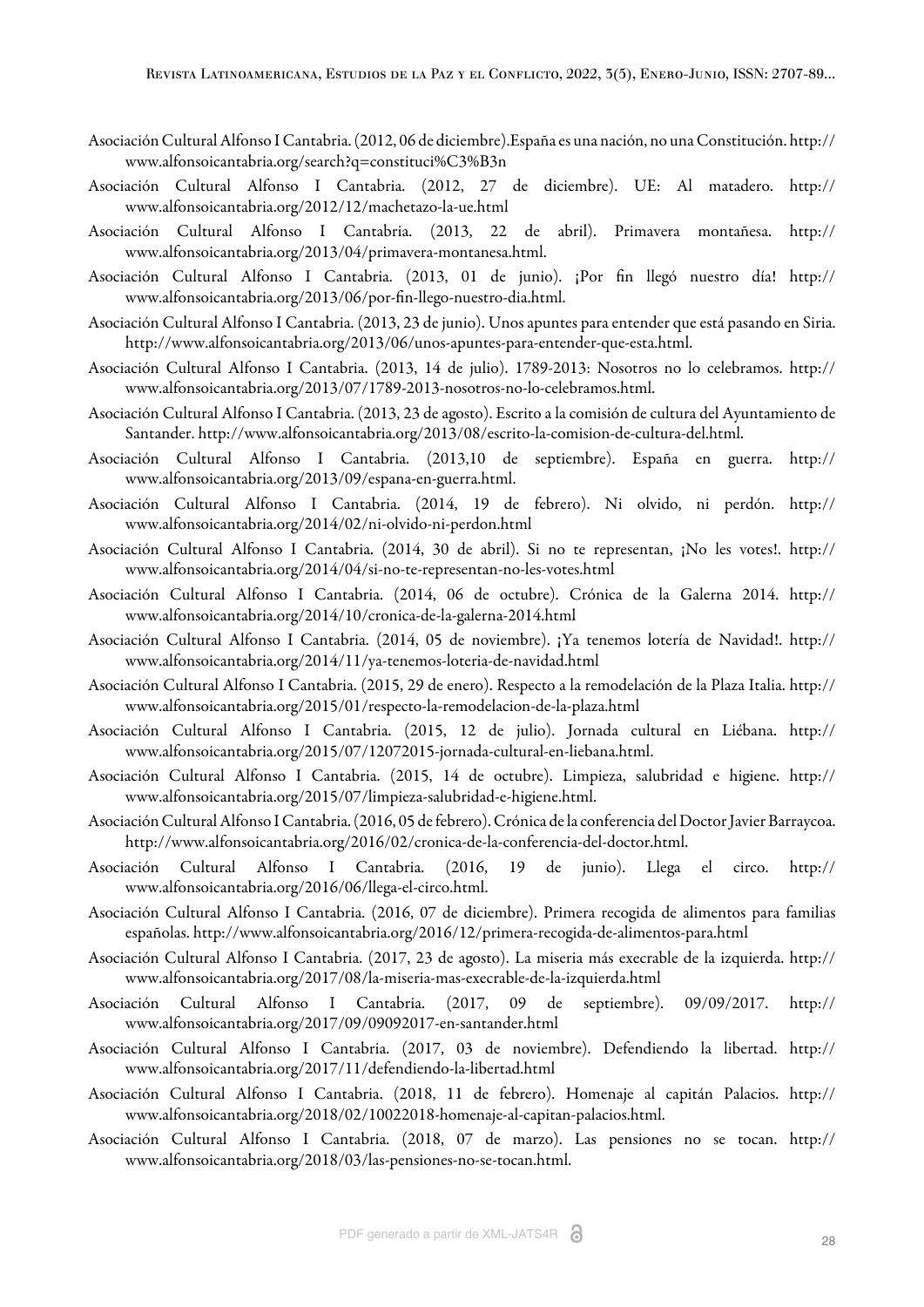- <span id="page-16-7"></span>Asociación Cultural Alfonso I Cantabria. (2018, 16 de junio). Inmigrante bienvenido a casa. http:// www.alfonsoicantabria.org/2018/07/inmigrante-bienvenido-casa.html.
- <span id="page-16-1"></span>Asociación Cultural Alfonso I Cantabria. (2018, 01 de octubre). Nuestra V Galerna, éxito año tras año. http:// www.alfonsoicantabria.org/2018/10/nuestra-v-galerna-exito-ano-tras-ano.html.
- <span id="page-16-6"></span>Asociación Cultural Alfonso I Cantabria. (2018, 11 de diciembre). No al pacto mundial por la inmigración. http:// www.alfonsoicantabria.org/2018/12/no-al-pacto-mundial-por-la-inmigracion.html.
- <span id="page-16-0"></span>Asociación Cultural Alfonso I Cantabria. (2019, 08 de marzo). Feliz día de la mujer. Por una igualdad real ya. http:// www.alfonsoicantabria.org/2019/03/feliz-dia-de-la-mujer-por-una-igualdad.html.
- <span id="page-16-14"></span>Asociación Cultural Alfonso I Cantabria. (2019, 04 de agosto). Fiesta Comunitaria. http:// www.alfonsoicantabria.org/2019/08/fiesta-comunitaria.html
- <span id="page-16-5"></span>Asociación Cultural Alfonso I Cantabria. Publicación en Facebook. 27 de agosto de 2020. https:// www.facebook.com/285488524839113/photos/a.762450360476258/3227083754012894/
- <span id="page-16-11"></span>Asociación Cultural Alfonso I Cantabria. Publicación en Facebook. 17 de septiembre de 2020. https://www.facebook.com/Asociaci%C3%B3n-Cultural-Alfonso-I-Cantabria-285488524839113/ photos/pcb.3293172864070649/3293171727404096/
- <span id="page-16-12"></span>Asociación Cultural Alfonso I Cantabria. Publicación en Facebook. 08 de junio de 2021. https:// scontent.fmad17-1.fna.fbcdn.net/v/

t1.6435-9/196924540\_4026308554090406\_3015885153913223510\_n.jpg?

\_nc\_cat=106&ccb=1-3&\_nc\_sid=8bfeb9&\_nc\_ohc=-9ZfXtg5fdgAX8Hy\_nC&\_nc\_oc=

AQmz15JsXOnw2krtKXl8lUHXOMdEwkO6bo6WQ\_ceMlbFNfqV99VCidXpRgCvtIDVuZI&\_nc\_ht =scontent.fmad17-1.fna&oh=6b66e68bb55dd0d71b70cb02a3b779c2&oe=60D623F7

- <span id="page-16-4"></span>@alfonsoicantabria. Publicación en Instagram. 30 de agosto de 2017. https://www.instagram.com/p/ BYbGIPWFCNu/
- <span id="page-16-15"></span>@alfonsoicantabria. Publicación en Instagram. 14 de marzo de 2019. https://www.instagram.com/p/ BvAGNJTAR53/
- <span id="page-16-16"></span>@alfonsoicantabria. Publicación en Instagram. 08 de enero de 2020. https://www.instagram.com/p/B7Enif0oNMG/
- <span id="page-16-9"></span>@ACAlfonsol. Publicación de Twitter. 10 de junio de 2013, 08:36 p.m. https://twitter.com/ACAlfonsoI/ status/355032747925962754/photo/1
- <span id="page-16-18"></span>@ACAlfonsol. Publicación de Twitter. 15 de junio de 2013, 03:16 a.m. https://twitter.com/ACAlfonsoI/ status/345711379539435520/photo/1
- <span id="page-16-17"></span>@ACAlfonsol. Retweet a una publicación de Asociación ASPA. 24 de enero de 2016, 09:12. https://twitter.com/ aculturalaspa/status/691171765012295680/photo/1
- <span id="page-16-13"></span>@ACAlfonsol. Publicación en Twitter. 4 de mayo de 2017, 12:05 p.m. https://twitter.com/ACAlfonsoI/ status/860072963613347845
- <span id="page-16-10"></span>@ACAlfonsol. Publicación en Twitter. 13 de diciembre de 2017, 09:20 p.m. https://twitter.com/ACAlfonsoI/ status/941040127413047298
- <span id="page-16-8"></span>@ACAlfonsol. Publicación en Twitter. 18 de abril de 2021, 08:06 p.m. https://twitter.com/ACAlfonsoI/ status/1383844460228874248
- <span id="page-16-2"></span>@ACAlfonsol. Publicación en Twitter. 18 de junio de 2021, 02:31 p. m. https://twitter.com/ACAlfonsoI/ status/1405865654310391818

### **NOTAS**

<span id="page-16-3"></span>1 En las rejas enrollables de su primera sede tenían pintados los nombres de sus referentes parafascistas, neofascistas y de la Nueva Derecha. [En orden] (Capitán) Palacios, Pedro Velarde, (Julius) Evola, (Oswald)Mosley, Ramiro Ledesma, (Yukio) Mishima, José Antonio (Primo de Rivera), (León) Degrelle, (Marcelino) Menéndez Pelayo, (Otto) Skorzeny, (José) Ortega y Gasset, (Corneliu Zela) Codreanu, (Miguel de) Cervantes, Don Pelayo, (Robert) Brassilach, R(ichard) Wagner. ([@ACAlonsol, 15/06/2013](#page-16-18)).